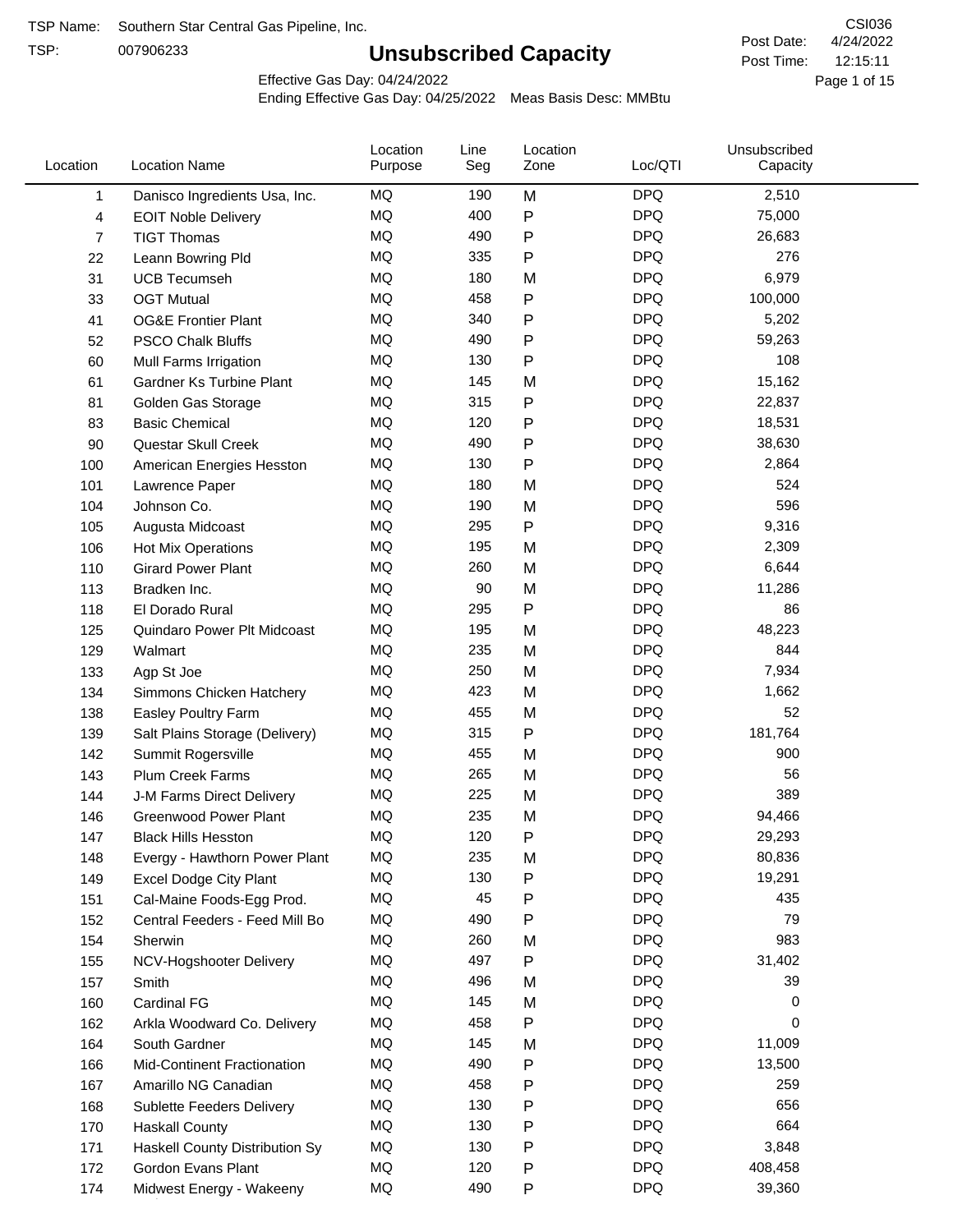TSP:

# **Unsubscribed Capacity**

4/24/2022 Page 2 of 15 12:15:11 CSI036 Post Date: Post Time:

Effective Gas Day: 04/24/2022

| Location | <b>Location Name</b>                  | Location<br>Purpose | Line<br>Seg | Location<br>Zone | Loc/QTI    | Unsubscribed<br>Capacity |  |
|----------|---------------------------------------|---------------------|-------------|------------------|------------|--------------------------|--|
| 175      | <b>Industrial Park</b>                | <b>MQ</b>           | 455         | M                | <b>DPQ</b> | 18,613                   |  |
| 176      | Uc Flint Oaks Hunt Club               | MQ                  | 498         | M                | <b>DPQ</b> | 3                        |  |
| 178      | ONG-Enid                              | MQ                  | 405         | P                | <b>DPQ</b> | 6,050                    |  |
| 179      | ONG-SW Oklahoma City                  | <b>MQ</b>           | 340         | P                | <b>DPQ</b> | 33,833                   |  |
| 180      | <b>Superior Carney</b>                | <b>MQ</b>           | 390         | Ρ                | <b>DPQ</b> | 12,290                   |  |
| 181      | DCP NW Booster                        | MQ                  | 390         | P                | <b>DPQ</b> | 3,761                    |  |
| 183      | <b>DCP West Edmond</b>                | MQ                  | 400         | P                | <b>DPQ</b> | 2,865                    |  |
| 184      | <b>Constellation NewEnergy -</b>      | <b>MQ</b>           | 493         | M                | <b>DPQ</b> | 1,847                    |  |
| 185      | <b>Constellation NewEnergy -</b>      | MQ                  | 333         | P                | <b>DPQ</b> | 3,502                    |  |
| 186      | Dennis Langley                        | MQ                  | 190         | M                | <b>DPQ</b> | 239                      |  |
| 189      | Dogwood Energy Power Plant            | <b>MQ</b>           | 235         | M                | <b>DPQ</b> | 118,246                  |  |
| 193      | <b>KGS Cessna Delivery</b>            | MQ                  | 120         | P                | <b>DPQ</b> | 5,410                    |  |
| 195      | <b>Black Hills Lyons</b>              | <b>MQ</b>           | 45          | P                | <b>DPQ</b> | 4,300                    |  |
| 197      | High Plains Ranch, LLC                | <b>MQ</b>           | 130         | Ρ                | <b>DPQ</b> | 1,180                    |  |
| 198      | West Drumright                        | <b>MQ</b>           | 390         | P                | <b>DPQ</b> | 3,216                    |  |
| 202      | Evergy - West Gardner                 | <b>MQ</b>           | 145         | M                | <b>DPQ</b> | 96,401                   |  |
| 203      | <b>Black Hills- Southern Terminal</b> | MQ                  | 333         | P                | <b>DPQ</b> | 65                       |  |
| 204      | Welch                                 | MQ                  | 225         | M                | <b>DPQ</b> | 290                      |  |
| 206      | Arma-Girard-Pittsburg                 | <b>MQ</b>           | 260         | M                | <b>DPQ</b> | 29,402                   |  |
| 207      | Cher-Scam-W. Min-Carona-              | MQ                  | 260         | M                | <b>DPQ</b> | 546                      |  |
| 208      | <b>KGST Alden Interconnect</b>        | <b>MQ</b>           | 490         | P                | <b>DPQ</b> | 25,000                   |  |
| 501      | <b>Arkansas City</b>                  | <b>MQ</b>           | 333         | M                | <b>DPQ</b> | 16,895                   |  |
| 510      | Clearwater                            | <b>MQ</b>           | 120         | Ρ                | <b>DPQ</b> | 492                      |  |
| 512      | <b>Conway Springs</b>                 | <b>MQ</b>           | 120         | P                | <b>DPQ</b> | 1,499                    |  |
| 525      | Harper                                | <b>MQ</b>           | 120         | P                | <b>DPQ</b> | 7,336                    |  |
| 530      | Kiowa                                 | <b>MQ</b>           | 315         | P                | <b>DPQ</b> | 1,217                    |  |
| 540      | Oxford                                | <b>MQ</b>           | 333         | Ρ                | <b>DPQ</b> | 6,335                    |  |
| 590      | Wellington                            | MQ                  | 333         | Ρ                | <b>DPQ</b> | 14,713                   |  |
| 610      | <b>Ks Prd Domestics</b>               | <b>MQ</b>           | 120         | P                | <b>DPQ</b> | 82                       |  |
| 620      | Ok Prd Domestics                      | <b>MQ</b>           | 400         | P                | <b>DPQ</b> | 45                       |  |
| 710      | <b>Ks Mkt Domestics</b>               | <b>MQ</b>           | 90          | M                | <b>DPQ</b> | 961                      |  |
| 720      | <b>Ok Mkt Domestics</b>               | MQ                  | 225         | M                | <b>DPQ</b> | 44                       |  |
| 730      | Mo Mkt Domestics                      | MQ                  | 455         | M                | <b>DPQ</b> | 8                        |  |
| 904      | Arnett                                | MQ                  | 458         | P                | <b>DPQ</b> | 1,069                    |  |
| 912      | Capron                                | $\sf{MQ}$           | 315         | Ρ                | <b>DPQ</b> | 110                      |  |
| 1103     | Olathe, KS                            | $\sf{MQ}$           | 190         | M                | <b>DPQ</b> | 92                       |  |
| 2008     | Barnsdall                             | MQ                  | 357         | P                | <b>DPQ</b> | 839                      |  |
| 2009     | <b>Bartlesville &amp; Dewey</b>       | MQ                  | 357         | P                | <b>DPQ</b> | 47,112                   |  |
| 2016     | Delaware                              | MQ                  | 497         | Ρ                | <b>DPQ</b> | 224                      |  |
| 2056     | Nowata                                | $\sf{MQ}$           | 497         | P                | <b>DPQ</b> | 7,113                    |  |
| 2064     | Pawhuska                              | $\sf{MQ}$           | 334         | Ρ                | <b>DPQ</b> | 7,755                    |  |
| 2101     | Vinita                                | MQ                  | 225         | M                | <b>DPQ</b> | 7,655                    |  |
| 3504     | Alden                                 | MQ                  | 490         | P                | <b>DPQ</b> | 185                      |  |
| 3508     | Barnard                               | MQ                  | 265         | M                | <b>DPQ</b> | 157                      |  |
| 3512     | Chase                                 | $\sf{MQ}$           | 45          | P                | <b>DPQ</b> | 340                      |  |
| 3520     | Ellsworth                             | MQ                  | 265         | M                | <b>DPQ</b> | 1,692                    |  |
| 3524     | Frederick                             | MQ                  | 265         | M                | <b>DPQ</b> | 60                       |  |
| 3528     | Geneseo                               | MQ                  | 265         | M                | <b>DPQ</b> | 712                      |  |
| 3544     | Kanopolis                             | $\sf{MQ}$           | 265         | M                | <b>DPQ</b> | 457                      |  |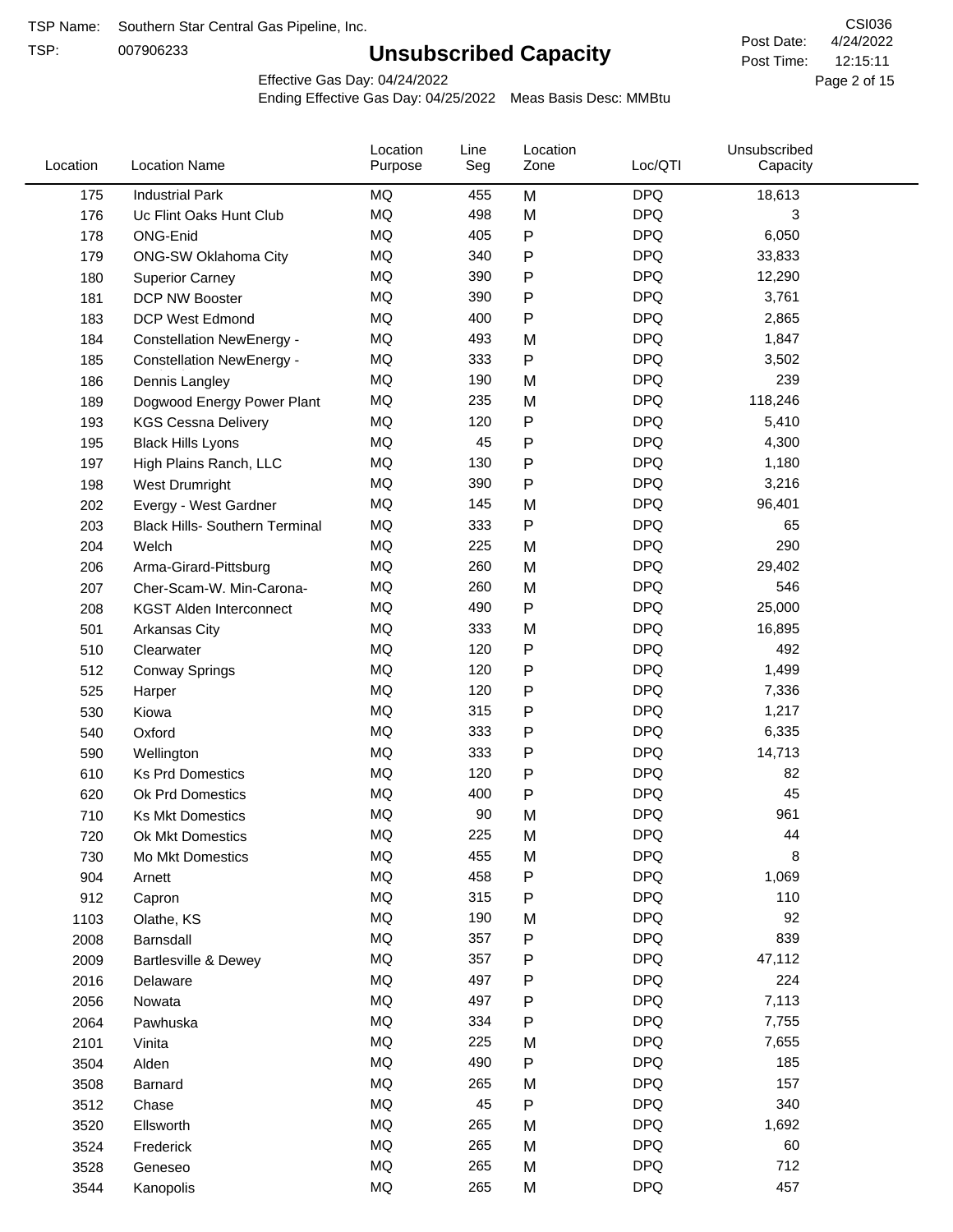TSP:

# **Unsubscribed Capacity**

4/24/2022 Page 3 of 15 12:15:11 CSI036 Post Date: Post Time:

Effective Gas Day: 04/24/2022

| Location | <b>Location Name</b>      | Location<br>Purpose | Line<br>Seg | Location<br>Zone | Loc/QTI    | Unsubscribed<br>Capacity |  |
|----------|---------------------------|---------------------|-------------|------------------|------------|--------------------------|--|
| 3548     | Lincoln                   | MQ                  | 265         | M                | <b>DPQ</b> | 4,528                    |  |
| 3551     | Lucas                     | MQ                  | 265         | M                | <b>DPQ</b> | 711                      |  |
| 3553     | Luray                     | MQ                  | 265         | M                | <b>DPQ</b> | 77                       |  |
| 3555     | Minneapolis               | MQ                  | 265         | M                | <b>DPQ</b> | 1,424                    |  |
| 3572     | Raymond                   | <b>MQ</b>           | 490         | P                | <b>DPQ</b> | 75                       |  |
| 3576     | Sylvan Grove              | <b>MQ</b>           | 265         | M                | <b>DPQ</b> | 134                      |  |
| 3588     | Vesper                    | MQ                  | 265         | M                | <b>DPQ</b> | 42                       |  |
| 3608     | Beloit                    | MQ                  | 265         | M                | <b>DPQ</b> | 12,605                   |  |
| 3610     | <b>Burr Oak</b>           | MQ                  | 265         | M                | <b>DPQ</b> | 168                      |  |
| 3612     | Cawker City               | MQ                  | 265         | M                | <b>DPQ</b> | 625                      |  |
| 3616     | Downs                     | MQ                  | 265         | M                | <b>DPQ</b> | 382                      |  |
| 3620     | Esbon                     | MQ                  | 265         | M                | <b>DPQ</b> | 63                       |  |
| 3624     | Formosa                   | MQ                  | 265         | M                | <b>DPQ</b> | 120                      |  |
| 3628     | Glen Elder                | <b>MQ</b>           | 265         | M                | <b>DPQ</b> | 125                      |  |
| 3640     | Jewell                    | MQ                  | 265         | M                | <b>DPQ</b> | 66                       |  |
| 3648     | Lebanon                   | MQ                  | 265         | M                | <b>DPQ</b> | 178                      |  |
| 3652     | Mankato                   | MQ                  | 265         | M                | <b>DPQ</b> | 1,807                    |  |
| 3654     | Montrose                  | MQ                  | 265         | M                | <b>DPQ</b> | 192                      |  |
| 3660     | Osborne                   | MQ                  | 265         | M                | <b>DPQ</b> | 4,776                    |  |
| 3676     | Smith Center              | MQ                  | 265         | M                | <b>DPQ</b> | 1,401                    |  |
| 4812     | Carthage, Jasper, & Lamar | MQ                  | 450         | M                | <b>DPQ</b> | 5,570                    |  |
| 5002     | East Liberty Receipt      | M <sub>2</sub>      | 260         | M                | <b>RPQ</b> | 42,602                   |  |
| 6565     | Murray Gil Plant          | MQ                  | 120         | $\mathsf{P}$     | <b>DPQ</b> | 166,038                  |  |
| 6704     | Atlanta                   | MQ                  | 333         | M                | <b>DPQ</b> | 107                      |  |
| 6706     | Augusta & Leon            | MQ                  | 295         | ${\sf P}$        | <b>DPQ</b> | 46,347                   |  |
| 6712     | Benton                    | MQ                  | 300         | M                | <b>DPQ</b> | 22                       |  |
| 6714     | <b>Burden</b>             | MQ                  | 333         | M                | <b>DPQ</b> | 137                      |  |
| 6716     | Cambridge                 | MQ                  | 333         | M                | <b>DPQ</b> | 83                       |  |
| 6720     | Dexter                    | MQ                  | 333         | M                | <b>DPQ</b> | 128                      |  |
| 6722     | Douglas                   | $\sf{MQ}$           | 295         | P                | <b>DPQ</b> | 4,069                    |  |
| 6724     | El Dorado                 | <b>MQ</b>           | 300         | M                | <b>DPQ</b> | 14,336                   |  |
| 6764     | Potwin                    | $\sf{MQ}$           | 300         | M                | <b>DPQ</b> | 125                      |  |
| 6780     | Towanda                   | MQ                  | 300         | M                | <b>DPQ</b> | 6                        |  |
| 6828     | Grenola                   | MQ                  | 333         | M                | <b>DPQ</b> | 127                      |  |
| 6852     | Madison                   | MQ                  | 140         | M                | <b>DPQ</b> | 379                      |  |
| 6860     | Olpe                      | MQ                  | 140         | M                | <b>DPQ</b> | 129                      |  |
| 7158     | <b>OFS Maysville</b>      | M <sub>2</sub>      | 385         | P                | <b>RPQ</b> | 2,486                    |  |
| 9012     | Circleville               | MQ                  | 90          | M                | <b>DPQ</b> | 133                      |  |
| 9020     | Everest                   | $\sf{MQ}$           | 90          | M                | <b>DPQ</b> | 167                      |  |
| 9024     | Fairview                  | MQ                  | 90          | M                | <b>DPQ</b> | 171                      |  |
| 9026     | <b>Falls City</b>         | MQ                  | 90          | M                | <b>DPQ</b> | 12,490                   |  |
| 9032     | Hamlin                    | MQ                  | 90          | M                | <b>DPQ</b> | 50                       |  |
| 9034     | Hiawatha                  | MQ                  | 90          | M                | <b>DPQ</b> | 2,895                    |  |
| 9036     | Holton                    | MQ                  | 90          | M                | <b>DPQ</b> | 4,675                    |  |
| 9038     | Horton                    | MQ                  | 90          | M                | <b>DPQ</b> | 1,821                    |  |
| 9040     | Huron                     | MQ                  | 90          | M                | <b>DPQ</b> | 30                       |  |
| 9042     | Highland & Robinson       | MQ                  | 90          | M                | <b>DPQ</b> | 844                      |  |
| 9052     | Morrill                   | $\sf{MQ}$           | 90          | M                | <b>DPQ</b> | 228                      |  |
| 9054     | Muscotah                  | $\sf{MQ}$           | 90          | M                | <b>DPQ</b> | 612                      |  |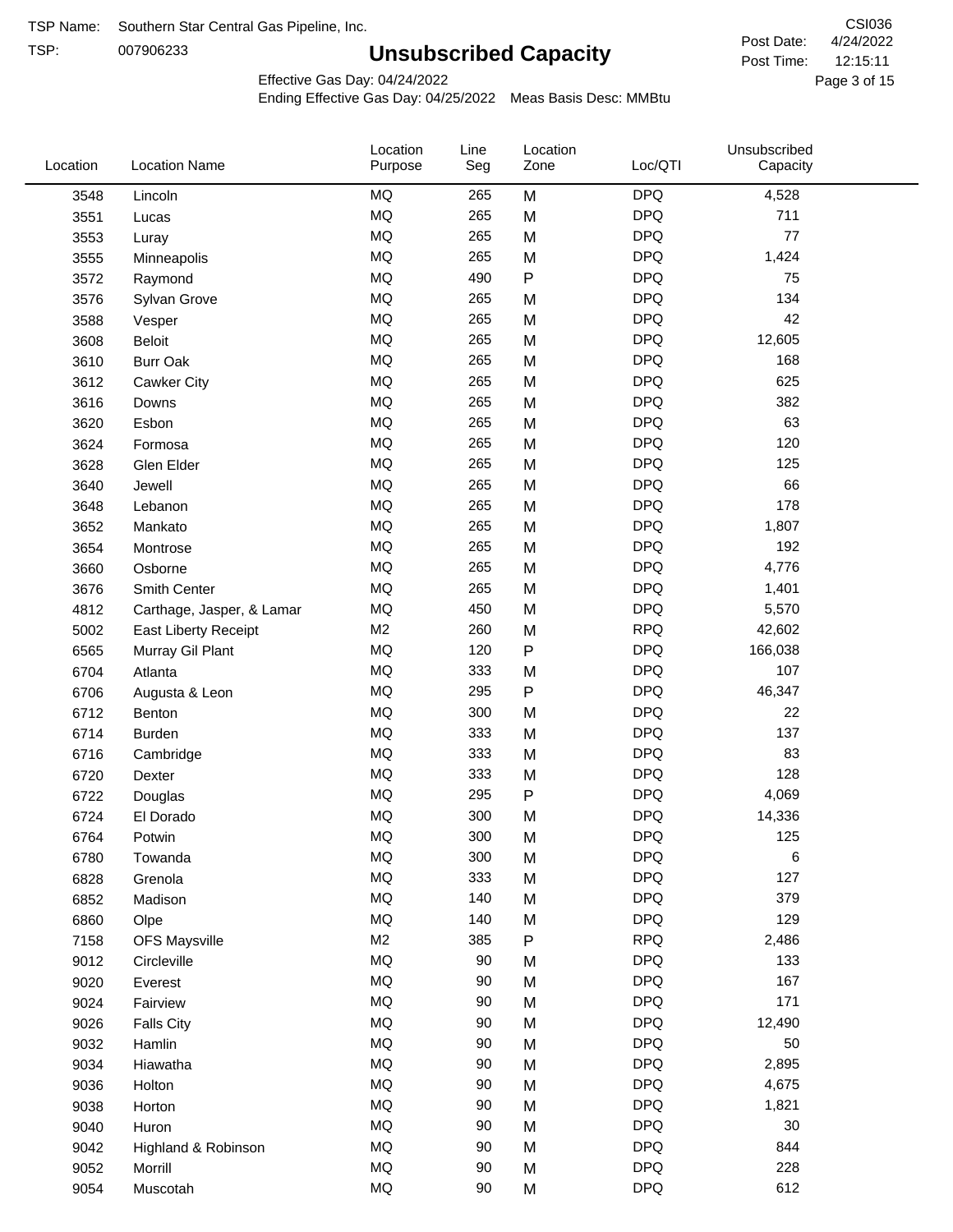TSP:

# **Unsubscribed Capacity**

4/24/2022 Page 4 of 15 12:15:11 CSI036 Post Date: Post Time:

Effective Gas Day: 04/24/2022

| Location | <b>Location Name</b>            | Location<br>Purpose | Line<br>Seg | Location<br>Zone | Loc/QTI    | Unsubscribed<br>Capacity |  |
|----------|---------------------------------|---------------------|-------------|------------------|------------|--------------------------|--|
| 9057     | Netawaka                        | MQ                  | 90          | M                | <b>DPQ</b> | 48                       |  |
| 9059     | Nortonville & Winchester        | <b>MQ</b>           | 180         | M                | <b>DPQ</b> | 12                       |  |
| 9064     | Oskaloosa                       | MQ                  | 180         | M                | <b>DPQ</b> | 177                      |  |
| 9066     | Ozawkie                         | <b>MQ</b>           | 180         | M                | <b>DPQ</b> | 231                      |  |
| 9075     | Reserve                         | <b>MQ</b>           | 90          | M                | <b>DPQ</b> | 72                       |  |
| 9079     | Sabetha                         | <b>MQ</b>           | 90          | M                | <b>DPQ</b> | 11,276                   |  |
| 9091     | <b>Valley Falls</b>             | <b>MQ</b>           | 180         | M                | <b>DPQ</b> | 1,271                    |  |
| 9093     | Wathena, Elwood & Troy          | <b>MQ</b>           | 250         | M                | <b>DPQ</b> | 6,996                    |  |
| 9095     | Whiting                         | MQ                  | 90          | M                | <b>DPQ</b> | 40                       |  |
| 9097     | Willis                          | <b>MQ</b>           | 90          | M                | <b>DPQ</b> | 208                      |  |
| 9657     | South Glavin, KS TB             | <b>MQ</b>           | 145         | M                | <b>DPQ</b> | 36,000                   |  |
| 9835     | Hutchinson                      | MQ                  | 490         | P                | <b>DPQ</b> | 279                      |  |
| 10731    | Chelin Pld                      | M <sub>2</sub>      | 315         | P                | <b>RPQ</b> | 12,086                   |  |
| 10847    | Olathe, KS East TB              | <b>MQ</b>           | 145         | M                | <b>DPQ</b> | 1,000                    |  |
| 10997    | EGT Jane - Receipt              | M <sub>2</sub>      | 423         | M                | <b>RPQ</b> | 146,982                  |  |
| 11138    | Anr Brown Emergency             | M <sub>2</sub>      | 90          | M                | <b>RPQ</b> | 23,860                   |  |
| 11377    | Transwestern Canadian - Rec.    | M <sub>2</sub>      | 458         | P                | <b>RPQ</b> | 56,705                   |  |
| 11435    | <b>OkTex Marsh Interconnect</b> | M <sub>2</sub>      | 458         | $\mathsf{P}$     | <b>RPQ</b> | 47,447                   |  |
| 11704    | Alba-Purcell-Neck City          | <b>MQ</b>           | 450         | M                | <b>DPQ</b> | 77                       |  |
| 11709    | Carl Junction                   | MQ                  | 260         | M                | <b>DPQ</b> | 3,766                    |  |
| 11712    | Carterville                     | <b>MQ</b>           | 450         | M                | <b>DPQ</b> | 6,134                    |  |
| 11716    | Duenweg                         | <b>MQ</b>           | 450         | M                | <b>DPQ</b> | 1,984                    |  |
| 11740    | Joplin-Galloway                 | <b>MQ</b>           | 450         | M                | <b>DPQ</b> | 44,900                   |  |
| 11772    | <b>Reddings Mill</b>            | <b>MQ</b>           | 225         | M                | <b>DPQ</b> | 370                      |  |
| 11776    | Saginaw                         | <b>MQ</b>           | 450         | M                | <b>DPQ</b> | 82                       |  |
| 11778    | Smithfield                      | <b>MQ</b>           | 260         | M                | <b>DPQ</b> | 50                       |  |
| 11779    | <b>Stones Corner</b>            | <b>MQ</b>           | 450         | M                | <b>DPQ</b> | 67                       |  |
| 11792    | Webb City                       | <b>MQ</b>           | 450         | M                | <b>DPQ</b> | 3,052                    |  |
| 12723    | DCP - Kingfisher                | M <sub>2</sub>      | 400         | ${\sf P}$        | <b>RPQ</b> | 12,876                   |  |
| 12782    | Herndon Pld                     | M <sub>2</sub>      | 333         | M                | <b>RPQ</b> | 2,822                    |  |
| 13011    | <b>OGT Mutual</b>               | M <sub>2</sub>      | 458         | P                | <b>RPQ</b> | 102,797                  |  |
| 13144    | Own Resources - Waverly         | M <sub>2</sub>      | 490         | P                | <b>RPQ</b> | 29,475                   |  |
| 13194    | <b>Superior Carney Plant</b>    | M <sub>2</sub>      | 390         | P                | <b>RPQ</b> | 36,616                   |  |
| 13565    | St. Francis                     | M <sub>2</sub>      | 490         | Ρ                | <b>RPQ</b> | 17,798                   |  |
| 13604    | Olathe, KS Naval Base TB        | MQ                  | 190         | M                | <b>DPQ</b> | 4,000                    |  |
| 13644    | Kansas City, Kansas             | MQ                  | 115         | M                | <b>DPQ</b> | 170,108                  |  |
| 13735    | State Line Pld                  | M <sub>2</sub>      | 490         | P                | <b>RPQ</b> | 15,750                   |  |
| 13745    | Kansas City, MO                 | MQ                  | 195         | M                | <b>DPQ</b> | 165,756                  |  |
| 13746    | Grain Valley & Lake Lotawana    | MQ                  | 235         | M                | <b>DPQ</b> | 193,050                  |  |
| 13747    | Kentucky Avenue                 | MQ                  | 235         | M                | <b>DPQ</b> | 60,000                   |  |
| 13748    | 47th & 71st & Stateline         | MQ                  | 115         | M                | <b>DPQ</b> | 267,453                  |  |
| 13906    | Bonny Reservoir Pld             | M <sub>2</sub>      | 490         | P                | <b>RPQ</b> | 44,606                   |  |
| 14027    | Mullendore Pld                  | M <sub>2</sub>      | 335         | Ρ                | <b>RPQ</b> | 6,646                    |  |
| 14155    | Chase County Pld                | M <sub>2</sub>      | 140         | M                | <b>RPQ</b> | 3,841                    |  |
| 14377    | DCP Mustang Plt                 | M <sub>2</sub>      | 340         | Ρ                | <b>RPQ</b> | 11,744                   |  |
| 14391    | <b>REP - North Williams</b>     | M <sub>2</sub>      | 495         | M                | <b>RPQ</b> | 32,434                   |  |
| 14513    | Cimarron Pipeline               | M <sub>2</sub>      | 315         | ${\sf P}$        | <b>RPQ</b> | 9,761                    |  |
| 14872    | Own Resources - Wray            | M <sub>2</sub>      | 490         | P                | <b>RPQ</b> | 16,513                   |  |
| 14965    | CIG Riner                       | M <sub>2</sub>      | 490         | P                | <b>RPQ</b> | 51,538                   |  |
|          |                                 |                     |             |                  |            |                          |  |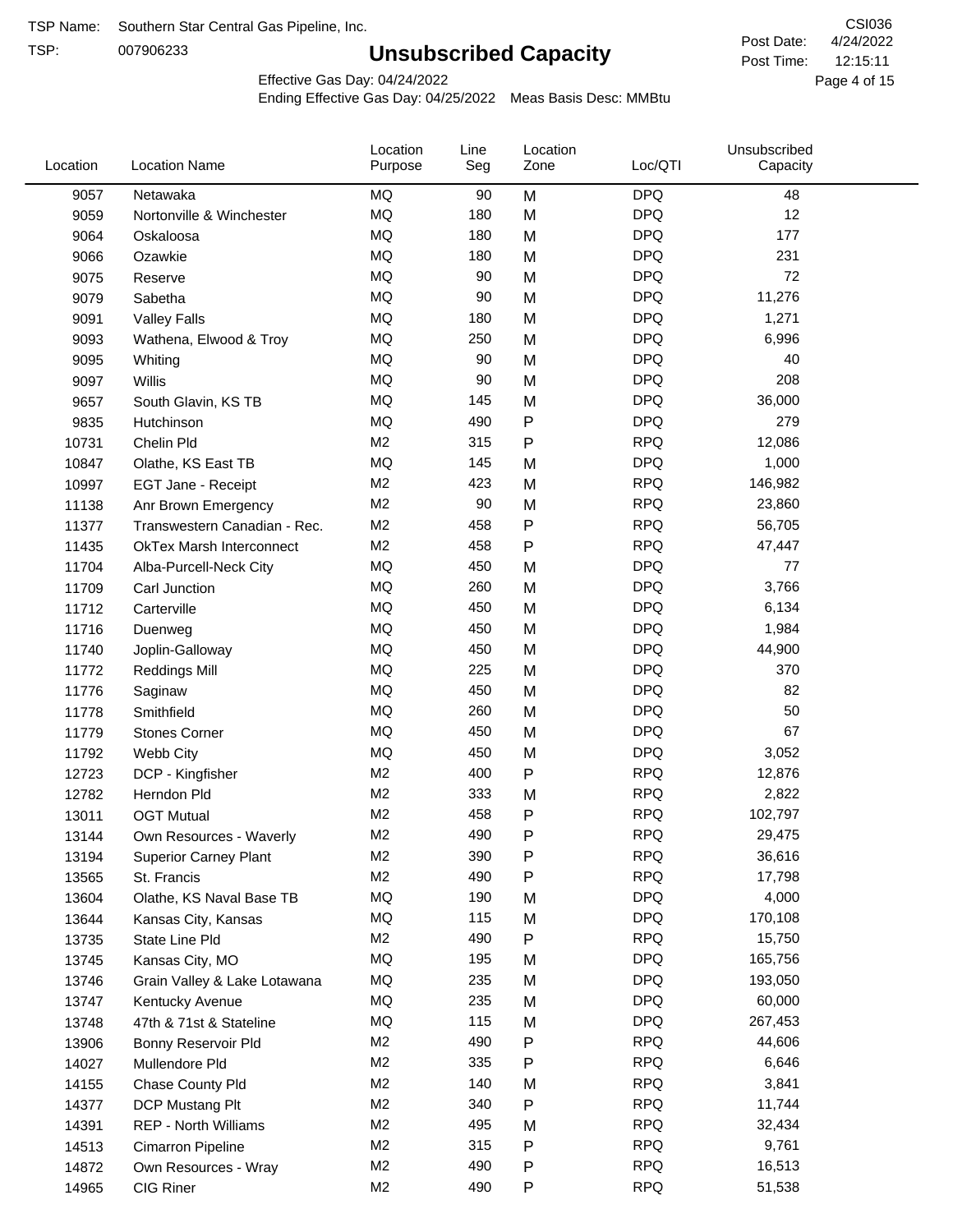TSP:

# **Unsubscribed Capacity**

4/24/2022 Page 5 of 15 12:15:11 CSI036 Post Date: Post Time:

Effective Gas Day: 04/24/2022

| P<br>M <sub>2</sub><br><b>RPQ</b><br>130<br>56,934<br>14971<br><b>KGST Ark River</b><br>M <sub>2</sub><br>400<br>P<br><b>RPQ</b><br>46,050<br>15011<br><b>EOIT Noble</b><br>MQ<br>235<br><b>DPQ</b><br>26<br>15012<br>M<br>Cleveland Mo<br><b>MQ</b><br><b>DPQ</b><br>830<br>235<br>M<br>15020<br>East Lynne & Garden City<br>MQ<br><b>DPQ</b><br>76<br>235<br>M<br>15024<br>Freeman<br>MQ<br><b>DPQ</b><br>235<br>4,017<br>M<br>15032<br>Holden<br>MQ<br><b>DPQ</b><br>235<br>41<br>M<br>15044<br>Kingsville<br>MQ<br><b>DPQ</b><br>288<br>235<br>M<br>15050<br>Lone Jack<br>MQ<br><b>DPQ</b><br>235<br>M<br>2,265<br>15064<br>Peculiar<br><b>MQ</b><br>235<br>M<br><b>DPQ</b><br>4,776<br>15066<br>Pleasant Hill<br>M <sub>2</sub><br>335<br>P<br><b>RPQ</b><br>2,730<br>15117<br>Hulah<br>M <sub>2</sub><br><b>RPQ</b><br>385<br>Ρ<br>91,338<br><b>EOIT McClain</b><br>15142<br><b>MQ</b><br><b>DPQ</b><br>250<br>1,372<br>15216<br>Dearborn MO<br>M<br>M <sub>2</sub><br>P<br><b>RPQ</b><br>340<br>23,446<br>15223<br>Nimrod<br>M <sub>2</sub><br><b>RPQ</b><br>490<br>P<br>49,874<br>15236<br>Questar Skull Creek<br>M <sub>2</sub><br><b>RPQ</b><br>458<br>Ρ<br>DCP - Cimarron Plant<br>117,425<br>15253<br>MQ<br>250<br><b>DPQ</b><br>92<br>15256<br>New Market & Trimble<br>M<br>M <sub>2</sub><br><b>RPQ</b><br>315<br>Ρ<br>81,012<br>15266<br><b>CIG Floris</b><br>M <sub>2</sub><br>458<br>P<br><b>RPQ</b><br>48,284<br>15300<br><b>OFS</b> Stateline<br>Ρ<br><b>RPQ</b><br>M <sub>2</sub><br>490<br>13,960<br>15343<br>St. Francis Pld<br>M <sub>2</sub><br><b>RPQ</b><br>315<br>25,274<br>Ρ<br>15405<br>Golden Gas Pld<br>M <sub>2</sub><br><b>RPQ</b><br>385<br>Ρ<br>53,846<br>15430<br>Velma Gas Plant<br>M <sub>2</sub><br><b>RPQ</b><br>130<br>P<br>185,442<br>Scout - Satanta<br>15433<br>M <sub>2</sub><br>P<br><b>RPQ</b><br>385<br>2,182<br>15857<br>DCP - Sholem<br><b>RPQ</b><br>M <sub>2</sub><br>333<br>3,084<br>M<br>15907<br>Cowley Gas Systems, LLC<br>MQ<br>145<br><b>DPQ</b><br>24,000<br>16013<br>South Olathe TB<br>M<br>P<br><b>RPQ</b><br>M <sub>2</sub><br>130<br>125,886<br>16289<br>Scout - Jayhawk<br>M <sub>2</sub><br><b>RPQ</b><br>490<br>Ρ<br>223,278<br>16294<br>Wamsutter - Echo Springs<br>P<br><b>RPQ</b><br>M <sub>2</sub><br>315<br>225,257<br>16376<br>Salt Plains Storage<br><b>RPQ</b><br>M <sub>2</sub><br>315<br>86,510<br>Ρ<br>16453<br><b>ETC Texas Pipeline Beaver</b><br>M <sub>2</sub><br>Ρ<br><b>RPQ</b><br>497<br>4,818<br>16478<br>Envirotek Fuel Systems Inc<br>MQ<br>225<br><b>DPQ</b><br>16508<br>81<br>M<br><b>Blue Jacket</b><br>MQ<br><b>DPQ</b><br>6,869<br>225<br>M<br>16516<br>Commerce<br><b>DPQ</b><br>219<br>MQ<br>225<br>M<br>16532<br>Hockerville<br><b>RPQ</b><br>M <sub>2</sub><br>225<br>29,362<br>M<br>16534<br>Quapaw<br>MQ<br><b>DPQ</b><br>225<br>28,664<br>16552<br>Miami<br>M<br>M <sub>2</sub><br>490<br><b>RPQ</b><br>Ρ<br>108,219<br>16562<br>Republican<br>MQ<br><b>DPQ</b><br>225<br>342<br>16568<br>M<br>Quapaw<br>M <sub>2</sub><br>225<br><b>RPQ</b><br>17,625<br>M<br>16582<br>EnergyVest - W Lenapah<br>M <sub>2</sub><br>497<br>P<br><b>RPQ</b><br>6,060<br>16583<br>Cranor Tap<br><b>RPQ</b><br>M <sub>2</sub><br>458<br>Ρ<br>54,887<br>16584<br>Oneok Westex Hemphill<br>M <sub>2</sub><br>235<br><b>RPQ</b><br>15,186<br>M<br>16592<br><b>TIGT Sugar Creek</b><br>M <sub>2</sub><br>190<br><b>RPQ</b><br>113,678<br>16593<br><b>TIGT Glavin</b><br>M<br>M <sub>2</sub><br><b>RPQ</b><br>357<br>10,303<br>Ρ<br>16604<br>Osage Hills<br><b>RPQ</b><br>M <sub>2</sub><br>458<br>39,194<br>16620<br><b>ETC Texas Pipeline Canadian</b><br>Ρ<br>M <sub>2</sub><br><b>RPQ</b><br>458<br>Ρ<br>61,340<br>16621<br><b>ETC Texas Pipeline Hemphill</b><br>M <sub>2</sub><br>117<br><b>RPQ</b><br>13,610<br>16667<br>ECQ Pipeline - Powell<br>M<br>M <sub>2</sub><br>385<br><b>RPQ</b><br>5,174<br>P<br>16679<br>Fox Plant<br>M2<br><b>RPQ</b><br>495<br>4,505<br>16746<br>M<br>Roxanna | Location | <b>Location Name</b> | Location<br>Purpose | Line<br>Seg | Location<br>Zone | Loc/QTI | Unsubscribed<br>Capacity |  |
|--------------------------------------------------------------------------------------------------------------------------------------------------------------------------------------------------------------------------------------------------------------------------------------------------------------------------------------------------------------------------------------------------------------------------------------------------------------------------------------------------------------------------------------------------------------------------------------------------------------------------------------------------------------------------------------------------------------------------------------------------------------------------------------------------------------------------------------------------------------------------------------------------------------------------------------------------------------------------------------------------------------------------------------------------------------------------------------------------------------------------------------------------------------------------------------------------------------------------------------------------------------------------------------------------------------------------------------------------------------------------------------------------------------------------------------------------------------------------------------------------------------------------------------------------------------------------------------------------------------------------------------------------------------------------------------------------------------------------------------------------------------------------------------------------------------------------------------------------------------------------------------------------------------------------------------------------------------------------------------------------------------------------------------------------------------------------------------------------------------------------------------------------------------------------------------------------------------------------------------------------------------------------------------------------------------------------------------------------------------------------------------------------------------------------------------------------------------------------------------------------------------------------------------------------------------------------------------------------------------------------------------------------------------------------------------------------------------------------------------------------------------------------------------------------------------------------------------------------------------------------------------------------------------------------------------------------------------------------------------------------------------------------------------------------------------------------------------------------------------------------------------------------------------------------------------------------------------------------------------------------------------------------------------------------------------------------------------------------------------------------------------------------------------------------------------------------------------------------------------------------------------------------------------------------------------------------------------------------------------------------------------------------------------------------------------------------------------------------------------------------------------------------------------------------------------------------------------------------------------------------------------------------------------------------------------------------------------------------------|----------|----------------------|---------------------|-------------|------------------|---------|--------------------------|--|
|                                                                                                                                                                                                                                                                                                                                                                                                                                                                                                                                                                                                                                                                                                                                                                                                                                                                                                                                                                                                                                                                                                                                                                                                                                                                                                                                                                                                                                                                                                                                                                                                                                                                                                                                                                                                                                                                                                                                                                                                                                                                                                                                                                                                                                                                                                                                                                                                                                                                                                                                                                                                                                                                                                                                                                                                                                                                                                                                                                                                                                                                                                                                                                                                                                                                                                                                                                                                                                                                                                                                                                                                                                                                                                                                                                                                                                                                                                                                                                                |          |                      |                     |             |                  |         |                          |  |
|                                                                                                                                                                                                                                                                                                                                                                                                                                                                                                                                                                                                                                                                                                                                                                                                                                                                                                                                                                                                                                                                                                                                                                                                                                                                                                                                                                                                                                                                                                                                                                                                                                                                                                                                                                                                                                                                                                                                                                                                                                                                                                                                                                                                                                                                                                                                                                                                                                                                                                                                                                                                                                                                                                                                                                                                                                                                                                                                                                                                                                                                                                                                                                                                                                                                                                                                                                                                                                                                                                                                                                                                                                                                                                                                                                                                                                                                                                                                                                                |          |                      |                     |             |                  |         |                          |  |
|                                                                                                                                                                                                                                                                                                                                                                                                                                                                                                                                                                                                                                                                                                                                                                                                                                                                                                                                                                                                                                                                                                                                                                                                                                                                                                                                                                                                                                                                                                                                                                                                                                                                                                                                                                                                                                                                                                                                                                                                                                                                                                                                                                                                                                                                                                                                                                                                                                                                                                                                                                                                                                                                                                                                                                                                                                                                                                                                                                                                                                                                                                                                                                                                                                                                                                                                                                                                                                                                                                                                                                                                                                                                                                                                                                                                                                                                                                                                                                                |          |                      |                     |             |                  |         |                          |  |
|                                                                                                                                                                                                                                                                                                                                                                                                                                                                                                                                                                                                                                                                                                                                                                                                                                                                                                                                                                                                                                                                                                                                                                                                                                                                                                                                                                                                                                                                                                                                                                                                                                                                                                                                                                                                                                                                                                                                                                                                                                                                                                                                                                                                                                                                                                                                                                                                                                                                                                                                                                                                                                                                                                                                                                                                                                                                                                                                                                                                                                                                                                                                                                                                                                                                                                                                                                                                                                                                                                                                                                                                                                                                                                                                                                                                                                                                                                                                                                                |          |                      |                     |             |                  |         |                          |  |
|                                                                                                                                                                                                                                                                                                                                                                                                                                                                                                                                                                                                                                                                                                                                                                                                                                                                                                                                                                                                                                                                                                                                                                                                                                                                                                                                                                                                                                                                                                                                                                                                                                                                                                                                                                                                                                                                                                                                                                                                                                                                                                                                                                                                                                                                                                                                                                                                                                                                                                                                                                                                                                                                                                                                                                                                                                                                                                                                                                                                                                                                                                                                                                                                                                                                                                                                                                                                                                                                                                                                                                                                                                                                                                                                                                                                                                                                                                                                                                                |          |                      |                     |             |                  |         |                          |  |
|                                                                                                                                                                                                                                                                                                                                                                                                                                                                                                                                                                                                                                                                                                                                                                                                                                                                                                                                                                                                                                                                                                                                                                                                                                                                                                                                                                                                                                                                                                                                                                                                                                                                                                                                                                                                                                                                                                                                                                                                                                                                                                                                                                                                                                                                                                                                                                                                                                                                                                                                                                                                                                                                                                                                                                                                                                                                                                                                                                                                                                                                                                                                                                                                                                                                                                                                                                                                                                                                                                                                                                                                                                                                                                                                                                                                                                                                                                                                                                                |          |                      |                     |             |                  |         |                          |  |
|                                                                                                                                                                                                                                                                                                                                                                                                                                                                                                                                                                                                                                                                                                                                                                                                                                                                                                                                                                                                                                                                                                                                                                                                                                                                                                                                                                                                                                                                                                                                                                                                                                                                                                                                                                                                                                                                                                                                                                                                                                                                                                                                                                                                                                                                                                                                                                                                                                                                                                                                                                                                                                                                                                                                                                                                                                                                                                                                                                                                                                                                                                                                                                                                                                                                                                                                                                                                                                                                                                                                                                                                                                                                                                                                                                                                                                                                                                                                                                                |          |                      |                     |             |                  |         |                          |  |
|                                                                                                                                                                                                                                                                                                                                                                                                                                                                                                                                                                                                                                                                                                                                                                                                                                                                                                                                                                                                                                                                                                                                                                                                                                                                                                                                                                                                                                                                                                                                                                                                                                                                                                                                                                                                                                                                                                                                                                                                                                                                                                                                                                                                                                                                                                                                                                                                                                                                                                                                                                                                                                                                                                                                                                                                                                                                                                                                                                                                                                                                                                                                                                                                                                                                                                                                                                                                                                                                                                                                                                                                                                                                                                                                                                                                                                                                                                                                                                                |          |                      |                     |             |                  |         |                          |  |
|                                                                                                                                                                                                                                                                                                                                                                                                                                                                                                                                                                                                                                                                                                                                                                                                                                                                                                                                                                                                                                                                                                                                                                                                                                                                                                                                                                                                                                                                                                                                                                                                                                                                                                                                                                                                                                                                                                                                                                                                                                                                                                                                                                                                                                                                                                                                                                                                                                                                                                                                                                                                                                                                                                                                                                                                                                                                                                                                                                                                                                                                                                                                                                                                                                                                                                                                                                                                                                                                                                                                                                                                                                                                                                                                                                                                                                                                                                                                                                                |          |                      |                     |             |                  |         |                          |  |
|                                                                                                                                                                                                                                                                                                                                                                                                                                                                                                                                                                                                                                                                                                                                                                                                                                                                                                                                                                                                                                                                                                                                                                                                                                                                                                                                                                                                                                                                                                                                                                                                                                                                                                                                                                                                                                                                                                                                                                                                                                                                                                                                                                                                                                                                                                                                                                                                                                                                                                                                                                                                                                                                                                                                                                                                                                                                                                                                                                                                                                                                                                                                                                                                                                                                                                                                                                                                                                                                                                                                                                                                                                                                                                                                                                                                                                                                                                                                                                                |          |                      |                     |             |                  |         |                          |  |
|                                                                                                                                                                                                                                                                                                                                                                                                                                                                                                                                                                                                                                                                                                                                                                                                                                                                                                                                                                                                                                                                                                                                                                                                                                                                                                                                                                                                                                                                                                                                                                                                                                                                                                                                                                                                                                                                                                                                                                                                                                                                                                                                                                                                                                                                                                                                                                                                                                                                                                                                                                                                                                                                                                                                                                                                                                                                                                                                                                                                                                                                                                                                                                                                                                                                                                                                                                                                                                                                                                                                                                                                                                                                                                                                                                                                                                                                                                                                                                                |          |                      |                     |             |                  |         |                          |  |
|                                                                                                                                                                                                                                                                                                                                                                                                                                                                                                                                                                                                                                                                                                                                                                                                                                                                                                                                                                                                                                                                                                                                                                                                                                                                                                                                                                                                                                                                                                                                                                                                                                                                                                                                                                                                                                                                                                                                                                                                                                                                                                                                                                                                                                                                                                                                                                                                                                                                                                                                                                                                                                                                                                                                                                                                                                                                                                                                                                                                                                                                                                                                                                                                                                                                                                                                                                                                                                                                                                                                                                                                                                                                                                                                                                                                                                                                                                                                                                                |          |                      |                     |             |                  |         |                          |  |
|                                                                                                                                                                                                                                                                                                                                                                                                                                                                                                                                                                                                                                                                                                                                                                                                                                                                                                                                                                                                                                                                                                                                                                                                                                                                                                                                                                                                                                                                                                                                                                                                                                                                                                                                                                                                                                                                                                                                                                                                                                                                                                                                                                                                                                                                                                                                                                                                                                                                                                                                                                                                                                                                                                                                                                                                                                                                                                                                                                                                                                                                                                                                                                                                                                                                                                                                                                                                                                                                                                                                                                                                                                                                                                                                                                                                                                                                                                                                                                                |          |                      |                     |             |                  |         |                          |  |
|                                                                                                                                                                                                                                                                                                                                                                                                                                                                                                                                                                                                                                                                                                                                                                                                                                                                                                                                                                                                                                                                                                                                                                                                                                                                                                                                                                                                                                                                                                                                                                                                                                                                                                                                                                                                                                                                                                                                                                                                                                                                                                                                                                                                                                                                                                                                                                                                                                                                                                                                                                                                                                                                                                                                                                                                                                                                                                                                                                                                                                                                                                                                                                                                                                                                                                                                                                                                                                                                                                                                                                                                                                                                                                                                                                                                                                                                                                                                                                                |          |                      |                     |             |                  |         |                          |  |
|                                                                                                                                                                                                                                                                                                                                                                                                                                                                                                                                                                                                                                                                                                                                                                                                                                                                                                                                                                                                                                                                                                                                                                                                                                                                                                                                                                                                                                                                                                                                                                                                                                                                                                                                                                                                                                                                                                                                                                                                                                                                                                                                                                                                                                                                                                                                                                                                                                                                                                                                                                                                                                                                                                                                                                                                                                                                                                                                                                                                                                                                                                                                                                                                                                                                                                                                                                                                                                                                                                                                                                                                                                                                                                                                                                                                                                                                                                                                                                                |          |                      |                     |             |                  |         |                          |  |
|                                                                                                                                                                                                                                                                                                                                                                                                                                                                                                                                                                                                                                                                                                                                                                                                                                                                                                                                                                                                                                                                                                                                                                                                                                                                                                                                                                                                                                                                                                                                                                                                                                                                                                                                                                                                                                                                                                                                                                                                                                                                                                                                                                                                                                                                                                                                                                                                                                                                                                                                                                                                                                                                                                                                                                                                                                                                                                                                                                                                                                                                                                                                                                                                                                                                                                                                                                                                                                                                                                                                                                                                                                                                                                                                                                                                                                                                                                                                                                                |          |                      |                     |             |                  |         |                          |  |
|                                                                                                                                                                                                                                                                                                                                                                                                                                                                                                                                                                                                                                                                                                                                                                                                                                                                                                                                                                                                                                                                                                                                                                                                                                                                                                                                                                                                                                                                                                                                                                                                                                                                                                                                                                                                                                                                                                                                                                                                                                                                                                                                                                                                                                                                                                                                                                                                                                                                                                                                                                                                                                                                                                                                                                                                                                                                                                                                                                                                                                                                                                                                                                                                                                                                                                                                                                                                                                                                                                                                                                                                                                                                                                                                                                                                                                                                                                                                                                                |          |                      |                     |             |                  |         |                          |  |
|                                                                                                                                                                                                                                                                                                                                                                                                                                                                                                                                                                                                                                                                                                                                                                                                                                                                                                                                                                                                                                                                                                                                                                                                                                                                                                                                                                                                                                                                                                                                                                                                                                                                                                                                                                                                                                                                                                                                                                                                                                                                                                                                                                                                                                                                                                                                                                                                                                                                                                                                                                                                                                                                                                                                                                                                                                                                                                                                                                                                                                                                                                                                                                                                                                                                                                                                                                                                                                                                                                                                                                                                                                                                                                                                                                                                                                                                                                                                                                                |          |                      |                     |             |                  |         |                          |  |
|                                                                                                                                                                                                                                                                                                                                                                                                                                                                                                                                                                                                                                                                                                                                                                                                                                                                                                                                                                                                                                                                                                                                                                                                                                                                                                                                                                                                                                                                                                                                                                                                                                                                                                                                                                                                                                                                                                                                                                                                                                                                                                                                                                                                                                                                                                                                                                                                                                                                                                                                                                                                                                                                                                                                                                                                                                                                                                                                                                                                                                                                                                                                                                                                                                                                                                                                                                                                                                                                                                                                                                                                                                                                                                                                                                                                                                                                                                                                                                                |          |                      |                     |             |                  |         |                          |  |
|                                                                                                                                                                                                                                                                                                                                                                                                                                                                                                                                                                                                                                                                                                                                                                                                                                                                                                                                                                                                                                                                                                                                                                                                                                                                                                                                                                                                                                                                                                                                                                                                                                                                                                                                                                                                                                                                                                                                                                                                                                                                                                                                                                                                                                                                                                                                                                                                                                                                                                                                                                                                                                                                                                                                                                                                                                                                                                                                                                                                                                                                                                                                                                                                                                                                                                                                                                                                                                                                                                                                                                                                                                                                                                                                                                                                                                                                                                                                                                                |          |                      |                     |             |                  |         |                          |  |
|                                                                                                                                                                                                                                                                                                                                                                                                                                                                                                                                                                                                                                                                                                                                                                                                                                                                                                                                                                                                                                                                                                                                                                                                                                                                                                                                                                                                                                                                                                                                                                                                                                                                                                                                                                                                                                                                                                                                                                                                                                                                                                                                                                                                                                                                                                                                                                                                                                                                                                                                                                                                                                                                                                                                                                                                                                                                                                                                                                                                                                                                                                                                                                                                                                                                                                                                                                                                                                                                                                                                                                                                                                                                                                                                                                                                                                                                                                                                                                                |          |                      |                     |             |                  |         |                          |  |
|                                                                                                                                                                                                                                                                                                                                                                                                                                                                                                                                                                                                                                                                                                                                                                                                                                                                                                                                                                                                                                                                                                                                                                                                                                                                                                                                                                                                                                                                                                                                                                                                                                                                                                                                                                                                                                                                                                                                                                                                                                                                                                                                                                                                                                                                                                                                                                                                                                                                                                                                                                                                                                                                                                                                                                                                                                                                                                                                                                                                                                                                                                                                                                                                                                                                                                                                                                                                                                                                                                                                                                                                                                                                                                                                                                                                                                                                                                                                                                                |          |                      |                     |             |                  |         |                          |  |
|                                                                                                                                                                                                                                                                                                                                                                                                                                                                                                                                                                                                                                                                                                                                                                                                                                                                                                                                                                                                                                                                                                                                                                                                                                                                                                                                                                                                                                                                                                                                                                                                                                                                                                                                                                                                                                                                                                                                                                                                                                                                                                                                                                                                                                                                                                                                                                                                                                                                                                                                                                                                                                                                                                                                                                                                                                                                                                                                                                                                                                                                                                                                                                                                                                                                                                                                                                                                                                                                                                                                                                                                                                                                                                                                                                                                                                                                                                                                                                                |          |                      |                     |             |                  |         |                          |  |
|                                                                                                                                                                                                                                                                                                                                                                                                                                                                                                                                                                                                                                                                                                                                                                                                                                                                                                                                                                                                                                                                                                                                                                                                                                                                                                                                                                                                                                                                                                                                                                                                                                                                                                                                                                                                                                                                                                                                                                                                                                                                                                                                                                                                                                                                                                                                                                                                                                                                                                                                                                                                                                                                                                                                                                                                                                                                                                                                                                                                                                                                                                                                                                                                                                                                                                                                                                                                                                                                                                                                                                                                                                                                                                                                                                                                                                                                                                                                                                                |          |                      |                     |             |                  |         |                          |  |
|                                                                                                                                                                                                                                                                                                                                                                                                                                                                                                                                                                                                                                                                                                                                                                                                                                                                                                                                                                                                                                                                                                                                                                                                                                                                                                                                                                                                                                                                                                                                                                                                                                                                                                                                                                                                                                                                                                                                                                                                                                                                                                                                                                                                                                                                                                                                                                                                                                                                                                                                                                                                                                                                                                                                                                                                                                                                                                                                                                                                                                                                                                                                                                                                                                                                                                                                                                                                                                                                                                                                                                                                                                                                                                                                                                                                                                                                                                                                                                                |          |                      |                     |             |                  |         |                          |  |
|                                                                                                                                                                                                                                                                                                                                                                                                                                                                                                                                                                                                                                                                                                                                                                                                                                                                                                                                                                                                                                                                                                                                                                                                                                                                                                                                                                                                                                                                                                                                                                                                                                                                                                                                                                                                                                                                                                                                                                                                                                                                                                                                                                                                                                                                                                                                                                                                                                                                                                                                                                                                                                                                                                                                                                                                                                                                                                                                                                                                                                                                                                                                                                                                                                                                                                                                                                                                                                                                                                                                                                                                                                                                                                                                                                                                                                                                                                                                                                                |          |                      |                     |             |                  |         |                          |  |
|                                                                                                                                                                                                                                                                                                                                                                                                                                                                                                                                                                                                                                                                                                                                                                                                                                                                                                                                                                                                                                                                                                                                                                                                                                                                                                                                                                                                                                                                                                                                                                                                                                                                                                                                                                                                                                                                                                                                                                                                                                                                                                                                                                                                                                                                                                                                                                                                                                                                                                                                                                                                                                                                                                                                                                                                                                                                                                                                                                                                                                                                                                                                                                                                                                                                                                                                                                                                                                                                                                                                                                                                                                                                                                                                                                                                                                                                                                                                                                                |          |                      |                     |             |                  |         |                          |  |
|                                                                                                                                                                                                                                                                                                                                                                                                                                                                                                                                                                                                                                                                                                                                                                                                                                                                                                                                                                                                                                                                                                                                                                                                                                                                                                                                                                                                                                                                                                                                                                                                                                                                                                                                                                                                                                                                                                                                                                                                                                                                                                                                                                                                                                                                                                                                                                                                                                                                                                                                                                                                                                                                                                                                                                                                                                                                                                                                                                                                                                                                                                                                                                                                                                                                                                                                                                                                                                                                                                                                                                                                                                                                                                                                                                                                                                                                                                                                                                                |          |                      |                     |             |                  |         |                          |  |
|                                                                                                                                                                                                                                                                                                                                                                                                                                                                                                                                                                                                                                                                                                                                                                                                                                                                                                                                                                                                                                                                                                                                                                                                                                                                                                                                                                                                                                                                                                                                                                                                                                                                                                                                                                                                                                                                                                                                                                                                                                                                                                                                                                                                                                                                                                                                                                                                                                                                                                                                                                                                                                                                                                                                                                                                                                                                                                                                                                                                                                                                                                                                                                                                                                                                                                                                                                                                                                                                                                                                                                                                                                                                                                                                                                                                                                                                                                                                                                                |          |                      |                     |             |                  |         |                          |  |
|                                                                                                                                                                                                                                                                                                                                                                                                                                                                                                                                                                                                                                                                                                                                                                                                                                                                                                                                                                                                                                                                                                                                                                                                                                                                                                                                                                                                                                                                                                                                                                                                                                                                                                                                                                                                                                                                                                                                                                                                                                                                                                                                                                                                                                                                                                                                                                                                                                                                                                                                                                                                                                                                                                                                                                                                                                                                                                                                                                                                                                                                                                                                                                                                                                                                                                                                                                                                                                                                                                                                                                                                                                                                                                                                                                                                                                                                                                                                                                                |          |                      |                     |             |                  |         |                          |  |
|                                                                                                                                                                                                                                                                                                                                                                                                                                                                                                                                                                                                                                                                                                                                                                                                                                                                                                                                                                                                                                                                                                                                                                                                                                                                                                                                                                                                                                                                                                                                                                                                                                                                                                                                                                                                                                                                                                                                                                                                                                                                                                                                                                                                                                                                                                                                                                                                                                                                                                                                                                                                                                                                                                                                                                                                                                                                                                                                                                                                                                                                                                                                                                                                                                                                                                                                                                                                                                                                                                                                                                                                                                                                                                                                                                                                                                                                                                                                                                                |          |                      |                     |             |                  |         |                          |  |
|                                                                                                                                                                                                                                                                                                                                                                                                                                                                                                                                                                                                                                                                                                                                                                                                                                                                                                                                                                                                                                                                                                                                                                                                                                                                                                                                                                                                                                                                                                                                                                                                                                                                                                                                                                                                                                                                                                                                                                                                                                                                                                                                                                                                                                                                                                                                                                                                                                                                                                                                                                                                                                                                                                                                                                                                                                                                                                                                                                                                                                                                                                                                                                                                                                                                                                                                                                                                                                                                                                                                                                                                                                                                                                                                                                                                                                                                                                                                                                                |          |                      |                     |             |                  |         |                          |  |
|                                                                                                                                                                                                                                                                                                                                                                                                                                                                                                                                                                                                                                                                                                                                                                                                                                                                                                                                                                                                                                                                                                                                                                                                                                                                                                                                                                                                                                                                                                                                                                                                                                                                                                                                                                                                                                                                                                                                                                                                                                                                                                                                                                                                                                                                                                                                                                                                                                                                                                                                                                                                                                                                                                                                                                                                                                                                                                                                                                                                                                                                                                                                                                                                                                                                                                                                                                                                                                                                                                                                                                                                                                                                                                                                                                                                                                                                                                                                                                                |          |                      |                     |             |                  |         |                          |  |
|                                                                                                                                                                                                                                                                                                                                                                                                                                                                                                                                                                                                                                                                                                                                                                                                                                                                                                                                                                                                                                                                                                                                                                                                                                                                                                                                                                                                                                                                                                                                                                                                                                                                                                                                                                                                                                                                                                                                                                                                                                                                                                                                                                                                                                                                                                                                                                                                                                                                                                                                                                                                                                                                                                                                                                                                                                                                                                                                                                                                                                                                                                                                                                                                                                                                                                                                                                                                                                                                                                                                                                                                                                                                                                                                                                                                                                                                                                                                                                                |          |                      |                     |             |                  |         |                          |  |
|                                                                                                                                                                                                                                                                                                                                                                                                                                                                                                                                                                                                                                                                                                                                                                                                                                                                                                                                                                                                                                                                                                                                                                                                                                                                                                                                                                                                                                                                                                                                                                                                                                                                                                                                                                                                                                                                                                                                                                                                                                                                                                                                                                                                                                                                                                                                                                                                                                                                                                                                                                                                                                                                                                                                                                                                                                                                                                                                                                                                                                                                                                                                                                                                                                                                                                                                                                                                                                                                                                                                                                                                                                                                                                                                                                                                                                                                                                                                                                                |          |                      |                     |             |                  |         |                          |  |
|                                                                                                                                                                                                                                                                                                                                                                                                                                                                                                                                                                                                                                                                                                                                                                                                                                                                                                                                                                                                                                                                                                                                                                                                                                                                                                                                                                                                                                                                                                                                                                                                                                                                                                                                                                                                                                                                                                                                                                                                                                                                                                                                                                                                                                                                                                                                                                                                                                                                                                                                                                                                                                                                                                                                                                                                                                                                                                                                                                                                                                                                                                                                                                                                                                                                                                                                                                                                                                                                                                                                                                                                                                                                                                                                                                                                                                                                                                                                                                                |          |                      |                     |             |                  |         |                          |  |
|                                                                                                                                                                                                                                                                                                                                                                                                                                                                                                                                                                                                                                                                                                                                                                                                                                                                                                                                                                                                                                                                                                                                                                                                                                                                                                                                                                                                                                                                                                                                                                                                                                                                                                                                                                                                                                                                                                                                                                                                                                                                                                                                                                                                                                                                                                                                                                                                                                                                                                                                                                                                                                                                                                                                                                                                                                                                                                                                                                                                                                                                                                                                                                                                                                                                                                                                                                                                                                                                                                                                                                                                                                                                                                                                                                                                                                                                                                                                                                                |          |                      |                     |             |                  |         |                          |  |
|                                                                                                                                                                                                                                                                                                                                                                                                                                                                                                                                                                                                                                                                                                                                                                                                                                                                                                                                                                                                                                                                                                                                                                                                                                                                                                                                                                                                                                                                                                                                                                                                                                                                                                                                                                                                                                                                                                                                                                                                                                                                                                                                                                                                                                                                                                                                                                                                                                                                                                                                                                                                                                                                                                                                                                                                                                                                                                                                                                                                                                                                                                                                                                                                                                                                                                                                                                                                                                                                                                                                                                                                                                                                                                                                                                                                                                                                                                                                                                                |          |                      |                     |             |                  |         |                          |  |
|                                                                                                                                                                                                                                                                                                                                                                                                                                                                                                                                                                                                                                                                                                                                                                                                                                                                                                                                                                                                                                                                                                                                                                                                                                                                                                                                                                                                                                                                                                                                                                                                                                                                                                                                                                                                                                                                                                                                                                                                                                                                                                                                                                                                                                                                                                                                                                                                                                                                                                                                                                                                                                                                                                                                                                                                                                                                                                                                                                                                                                                                                                                                                                                                                                                                                                                                                                                                                                                                                                                                                                                                                                                                                                                                                                                                                                                                                                                                                                                |          |                      |                     |             |                  |         |                          |  |
|                                                                                                                                                                                                                                                                                                                                                                                                                                                                                                                                                                                                                                                                                                                                                                                                                                                                                                                                                                                                                                                                                                                                                                                                                                                                                                                                                                                                                                                                                                                                                                                                                                                                                                                                                                                                                                                                                                                                                                                                                                                                                                                                                                                                                                                                                                                                                                                                                                                                                                                                                                                                                                                                                                                                                                                                                                                                                                                                                                                                                                                                                                                                                                                                                                                                                                                                                                                                                                                                                                                                                                                                                                                                                                                                                                                                                                                                                                                                                                                |          |                      |                     |             |                  |         |                          |  |
|                                                                                                                                                                                                                                                                                                                                                                                                                                                                                                                                                                                                                                                                                                                                                                                                                                                                                                                                                                                                                                                                                                                                                                                                                                                                                                                                                                                                                                                                                                                                                                                                                                                                                                                                                                                                                                                                                                                                                                                                                                                                                                                                                                                                                                                                                                                                                                                                                                                                                                                                                                                                                                                                                                                                                                                                                                                                                                                                                                                                                                                                                                                                                                                                                                                                                                                                                                                                                                                                                                                                                                                                                                                                                                                                                                                                                                                                                                                                                                                |          |                      |                     |             |                  |         |                          |  |
|                                                                                                                                                                                                                                                                                                                                                                                                                                                                                                                                                                                                                                                                                                                                                                                                                                                                                                                                                                                                                                                                                                                                                                                                                                                                                                                                                                                                                                                                                                                                                                                                                                                                                                                                                                                                                                                                                                                                                                                                                                                                                                                                                                                                                                                                                                                                                                                                                                                                                                                                                                                                                                                                                                                                                                                                                                                                                                                                                                                                                                                                                                                                                                                                                                                                                                                                                                                                                                                                                                                                                                                                                                                                                                                                                                                                                                                                                                                                                                                |          |                      |                     |             |                  |         |                          |  |
|                                                                                                                                                                                                                                                                                                                                                                                                                                                                                                                                                                                                                                                                                                                                                                                                                                                                                                                                                                                                                                                                                                                                                                                                                                                                                                                                                                                                                                                                                                                                                                                                                                                                                                                                                                                                                                                                                                                                                                                                                                                                                                                                                                                                                                                                                                                                                                                                                                                                                                                                                                                                                                                                                                                                                                                                                                                                                                                                                                                                                                                                                                                                                                                                                                                                                                                                                                                                                                                                                                                                                                                                                                                                                                                                                                                                                                                                                                                                                                                |          |                      |                     |             |                  |         |                          |  |
|                                                                                                                                                                                                                                                                                                                                                                                                                                                                                                                                                                                                                                                                                                                                                                                                                                                                                                                                                                                                                                                                                                                                                                                                                                                                                                                                                                                                                                                                                                                                                                                                                                                                                                                                                                                                                                                                                                                                                                                                                                                                                                                                                                                                                                                                                                                                                                                                                                                                                                                                                                                                                                                                                                                                                                                                                                                                                                                                                                                                                                                                                                                                                                                                                                                                                                                                                                                                                                                                                                                                                                                                                                                                                                                                                                                                                                                                                                                                                                                |          |                      |                     |             |                  |         |                          |  |
|                                                                                                                                                                                                                                                                                                                                                                                                                                                                                                                                                                                                                                                                                                                                                                                                                                                                                                                                                                                                                                                                                                                                                                                                                                                                                                                                                                                                                                                                                                                                                                                                                                                                                                                                                                                                                                                                                                                                                                                                                                                                                                                                                                                                                                                                                                                                                                                                                                                                                                                                                                                                                                                                                                                                                                                                                                                                                                                                                                                                                                                                                                                                                                                                                                                                                                                                                                                                                                                                                                                                                                                                                                                                                                                                                                                                                                                                                                                                                                                |          |                      |                     |             |                  |         |                          |  |
|                                                                                                                                                                                                                                                                                                                                                                                                                                                                                                                                                                                                                                                                                                                                                                                                                                                                                                                                                                                                                                                                                                                                                                                                                                                                                                                                                                                                                                                                                                                                                                                                                                                                                                                                                                                                                                                                                                                                                                                                                                                                                                                                                                                                                                                                                                                                                                                                                                                                                                                                                                                                                                                                                                                                                                                                                                                                                                                                                                                                                                                                                                                                                                                                                                                                                                                                                                                                                                                                                                                                                                                                                                                                                                                                                                                                                                                                                                                                                                                |          |                      |                     |             |                  |         |                          |  |
|                                                                                                                                                                                                                                                                                                                                                                                                                                                                                                                                                                                                                                                                                                                                                                                                                                                                                                                                                                                                                                                                                                                                                                                                                                                                                                                                                                                                                                                                                                                                                                                                                                                                                                                                                                                                                                                                                                                                                                                                                                                                                                                                                                                                                                                                                                                                                                                                                                                                                                                                                                                                                                                                                                                                                                                                                                                                                                                                                                                                                                                                                                                                                                                                                                                                                                                                                                                                                                                                                                                                                                                                                                                                                                                                                                                                                                                                                                                                                                                |          |                      |                     |             |                  |         |                          |  |
|                                                                                                                                                                                                                                                                                                                                                                                                                                                                                                                                                                                                                                                                                                                                                                                                                                                                                                                                                                                                                                                                                                                                                                                                                                                                                                                                                                                                                                                                                                                                                                                                                                                                                                                                                                                                                                                                                                                                                                                                                                                                                                                                                                                                                                                                                                                                                                                                                                                                                                                                                                                                                                                                                                                                                                                                                                                                                                                                                                                                                                                                                                                                                                                                                                                                                                                                                                                                                                                                                                                                                                                                                                                                                                                                                                                                                                                                                                                                                                                |          |                      |                     |             |                  |         |                          |  |
|                                                                                                                                                                                                                                                                                                                                                                                                                                                                                                                                                                                                                                                                                                                                                                                                                                                                                                                                                                                                                                                                                                                                                                                                                                                                                                                                                                                                                                                                                                                                                                                                                                                                                                                                                                                                                                                                                                                                                                                                                                                                                                                                                                                                                                                                                                                                                                                                                                                                                                                                                                                                                                                                                                                                                                                                                                                                                                                                                                                                                                                                                                                                                                                                                                                                                                                                                                                                                                                                                                                                                                                                                                                                                                                                                                                                                                                                                                                                                                                |          |                      |                     |             |                  |         |                          |  |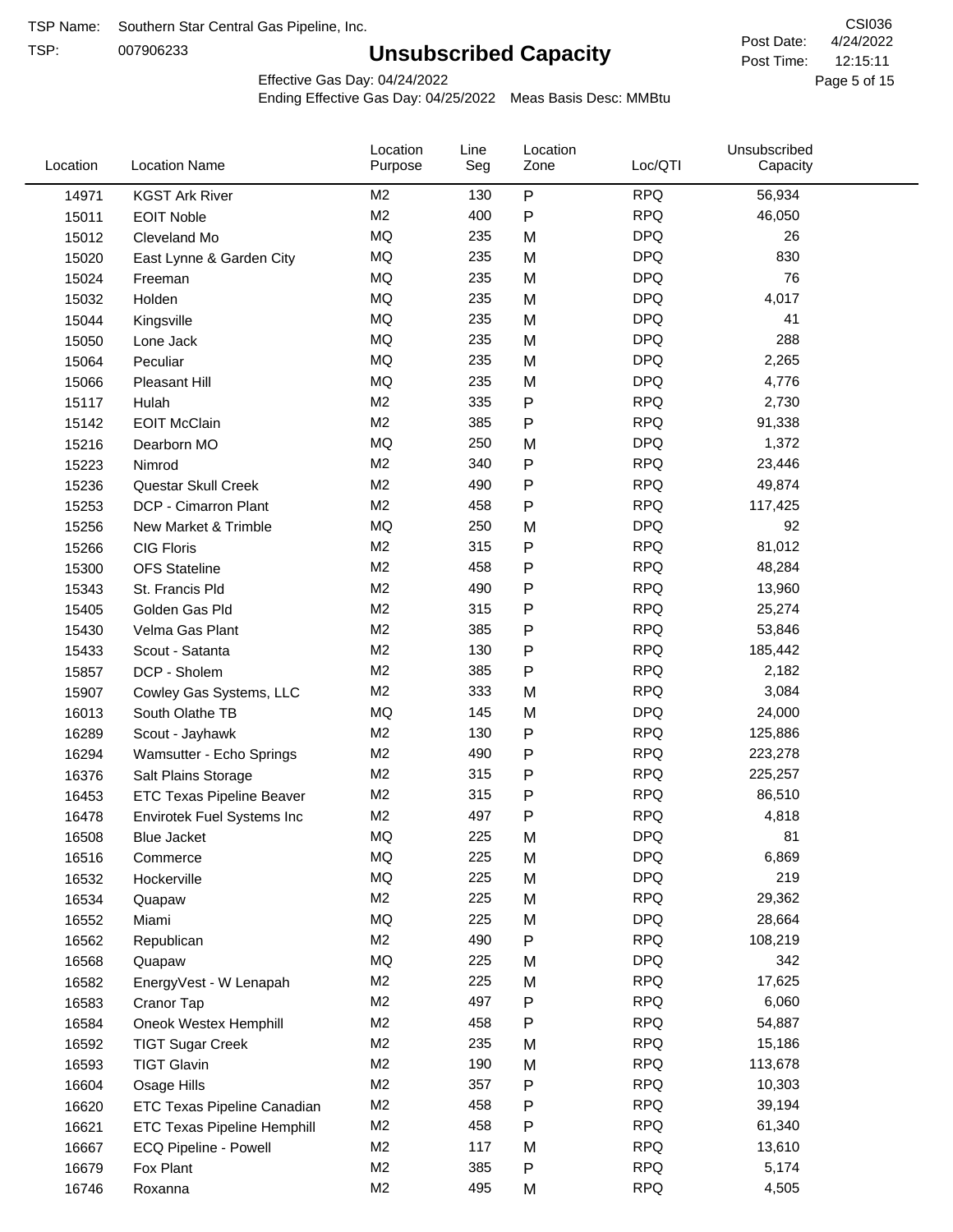TSP:

# **Unsubscribed Capacity**

4/24/2022 Page 6 of 15 12:15:11 CSI036 Post Date: Post Time:

Effective Gas Day: 04/24/2022

| Location | <b>Location Name</b>             | Location<br>Purpose | Line<br>Seg | Location<br>Zone | Loc/QTI    | Unsubscribed<br>Capacity |  |
|----------|----------------------------------|---------------------|-------------|------------------|------------|--------------------------|--|
| 16747    | RedBud-Thayer Tap                | M <sub>2</sub>      | 495         | M                | <b>RPQ</b> | 4,872                    |  |
| 16750    | Dilworth Rms                     | M <sub>2</sub>      | 333         | P                | <b>RPQ</b> | 5,334                    |  |
| 16757    | River Rock - Fireside            | M <sub>2</sub>      | 495         | M                | <b>RPQ</b> | 66,400                   |  |
| 16774    | River Rock - E Lenapah           | M <sub>2</sub>      | 225         | M                | <b>RPQ</b> | 17,605                   |  |
| 16794    | <b>NNG Kiowa</b>                 | M <sub>2</sub>      | 130         | P                | <b>RPQ</b> | 73,872                   |  |
| 16798    | <b>Endeavor Energy Resources</b> | M <sub>2</sub>      | 225         | M                | <b>RPQ</b> | 9,982                    |  |
| 16802    | Sunwest                          | M <sub>2</sub>      | 117         | M                | <b>RPQ</b> | 6,183                    |  |
| 16806    | Bluco- East Wann                 | M <sub>2</sub>      | 225         | M                | <b>RPQ</b> | 8,850                    |  |
| 16807    | Bitter Creek Eckley Pld-Yuma     | M <sub>2</sub>      | 490         | P                | <b>RPQ</b> | 35,096                   |  |
| 16812    | <b>RiverGas</b>                  | M <sub>2</sub>      | 95          | M                | <b>RPQ</b> | 5,590                    |  |
| 16813    | Cheyenne Plains - Sand Dune      | M <sub>2</sub>      | 130         | P                | <b>RPQ</b> | 392,934                  |  |
| 16817    | <b>Midwest Energy</b>            | M <sub>2</sub>      | 495         | M                | <b>RPQ</b> | 7,179                    |  |
| 16819    | River Rock- Keeton               | M <sub>2</sub>      | 225         | M                | <b>RPQ</b> | 9,535                    |  |
| 16820    | Superior - Hemphill              | M <sub>2</sub>      | 458         | Ρ                | <b>RPQ</b> | 50,052                   |  |
| 16821    | Yuma West                        | M <sub>2</sub>      | 490         | P                | <b>RPQ</b> | 15,688                   |  |
| 16822    | Jayhawk PLD                      | M <sub>2</sub>      | 95          | M                | <b>RPQ</b> | 4,292                    |  |
| 16824    | Coon Creek                       | M <sub>2</sub>      | 497         | P                | <b>RPQ</b> | 8,858                    |  |
| 16835    | Shiloh                           | M <sub>2</sub>      | 495         | M                | <b>RPQ</b> | 8,573                    |  |
| 16836    | Evergy - South Harper            | MQ                  | 235         | M                | <b>DPQ</b> | 86,400                   |  |
| 16837    | <b>EKAE Ethanol Plant</b>        | MQ                  | 496         | M                | <b>DPQ</b> | 1,397                    |  |
| 16840    | Nearman Creek Power Plant        | MQ                  | 195         | M                | <b>DPQ</b> | 28,800                   |  |
| 16844    | <b>Montgomery County</b>         | M <sub>2</sub>      | 260         | M                | <b>RPQ</b> | 8,000                    |  |
| 16848    | Colt-Liberty                     | M <sub>2</sub>      | 260         | M                | <b>RPQ</b> | 4,000                    |  |
| 16849    | City of Mulvane Power Plant      | MQ                  | 120         | P                | <b>DPQ</b> | 2,880                    |  |
| 16850    | Escalera - Cow Creek             | M <sub>2</sub>      | 490         | Ρ                | <b>RPQ</b> | 66,094                   |  |
| 16852    | Southeastern KS P/L Wilson       | M <sub>2</sub>      | 495         | M                | <b>RPQ</b> | 60,000                   |  |
| 16857    | Superior - Cashion               | M <sub>2</sub>      | 400         | Ρ                | <b>RPQ</b> | 10,482                   |  |
| 16862    | Superior - Perkins               | M <sub>2</sub>      | 390         | P                | <b>RPQ</b> | 21,660                   |  |
| 16865    | RedBud-Mound Valley              | M <sub>2</sub>      | 260         | M                | <b>RPQ</b> | 8,000                    |  |
| 16871    | <b>TIGT Grant</b>                | M <sub>2</sub>      | 130         | P                | <b>RPQ</b> | 50,000                   |  |
| 16872    | River Rock - Jayhawk             | M <sub>2</sub>      | 495         | M                | <b>RPQ</b> | 57,579                   |  |
| 16873    | Layne Energy Sycamore            | M <sub>2</sub>      | 495         | M                | <b>RPQ</b> | 15,000                   |  |
| 16875    | Crenshaw Road                    | MQ                  | 455         | M                | <b>DPQ</b> | 33,611                   |  |
| 16877    | Acme Energy Services, Inc.       | M <sub>2</sub>      | 260         | M                | <b>RPQ</b> | 8,000                    |  |
| 16880    | Cottonwood                       | M <sub>2</sub>      | 235         | M                | <b>RPQ</b> | 1,000                    |  |
| 16883    | Cherryvale Boorigie PLd          | M <sub>2</sub>      | 495         | M                | <b>RPQ</b> | 34,135                   |  |
| 16884    | Keystone Delivery                | MQ                  | 390         | P                | <b>DPQ</b> | 6,067                    |  |
| 16890    | ADM/Deerfield                    | MQ                  | 95          | M                | <b>DPQ</b> | 6,078                    |  |
| 16891    | <b>KP Liberty</b>                | M <sub>2</sub>      | 260         | M                | <b>RPQ</b> | 8,300                    |  |
| 16897    | <b>REP - South Williams</b>      | M <sub>2</sub>      | 117         | M                | <b>RPQ</b> | 30,198                   |  |
| 16905    | NEOK Production Company,         | M <sub>2</sub>      | 225         | Μ                | <b>RPQ</b> | 7,970                    |  |
| 16908    | River Rock - Ft. Scott           | M <sub>2</sub>      | 495         | M                | <b>RPQ</b> | 54,600                   |  |
| 16911    | Evergy - Lake Road               | MQ                  | 250         | M                | <b>DPQ</b> | 34,400                   |  |
| 16912    | Targa - Waynoka                  | M <sub>2</sub>      | 315         | P                | <b>RPQ</b> | 157,111                  |  |
| 16916    | Kansas Ethanol, LLC              | MQ                  | 490         | P                | <b>DPQ</b> | 3,500                    |  |
| 16917    | Downstream Casino                | MQ                  | 225         | M                | <b>DPQ</b> | 1,510                    |  |
| 16918    | Show Me Ethanol                  | MQ                  | 425         | M                | <b>DPQ</b> | 6,623                    |  |
| 16922    | <b>Timberline Energy</b>         | M <sub>2</sub>      | 340         | P                | <b>RPQ</b> | 6,846                    |  |
| 16923    | <b>Mid-Continent Market</b>      | MQ                  | 120         | P                | <b>DPQ</b> | 30,000                   |  |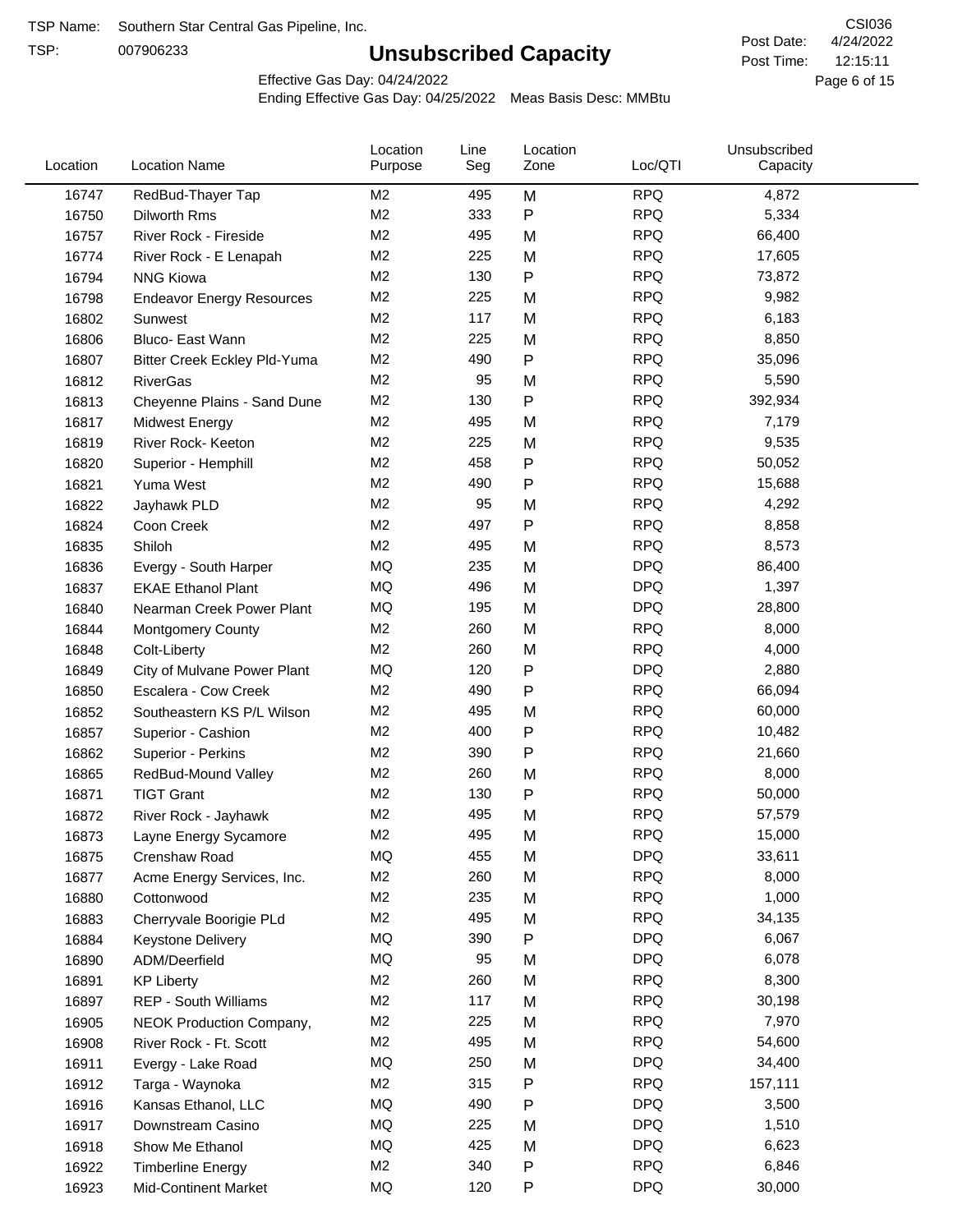TSP:

# **Unsubscribed Capacity**

4/24/2022 Page 7 of 15 12:15:11 CSI036 Post Date: Post Time:

Effective Gas Day: 04/24/2022

| Location<br>Location<br>Line<br>Loc/QTI<br>Location<br><b>Location Name</b><br>Purpose<br>Seg<br>Zone | Unsubscribed<br>Capacity |
|-------------------------------------------------------------------------------------------------------|--------------------------|
| $\mathsf{P}$<br><b>DPQ</b><br>MQ<br>490<br>16931<br>Midwest Energy - Goodman                          | 8,000                    |
| <b>MQ</b><br><b>DPQ</b><br>140<br>M<br>16933<br>Westar Emporia Energy                                 | 106,202                  |
| <b>RPQ</b><br>M <sub>2</sub><br>260<br>M<br>16935<br>River Rock - Graybill                            | 23,168                   |
| <b>RPQ</b><br>M <sub>2</sub><br>117<br>M<br>16941<br>REP - Independence CDP                           | 29,270                   |
| M <sub>2</sub><br>490<br>$\mathsf{P}$<br><b>RPQ</b><br>16942<br><b>Big Timber</b>                     | 49,356                   |
| M <sub>2</sub><br>458<br><b>RPQ</b><br>$\mathsf{P}$<br>16945<br>ETC Texas Pipeline Antelope           | 110,000                  |
| MQ<br>455<br><b>DPQ</b><br>M<br>16949<br>Summit Branson                                               | 62,208                   |
| MQ<br><b>DPQ</b><br>115<br>M<br>16952<br><b>Overland Park</b>                                         | 77,485                   |
| MQ<br>115<br><b>DPQ</b><br>16953<br>M<br>Merriam                                                      | 123,624                  |
| M <sub>2</sub><br>405<br>P<br><b>RPQ</b><br>16955<br>Mustang Gas Products, LLC                        | 25,550                   |
| M <sub>2</sub><br>130<br><b>RPQ</b><br>$\mathsf{P}$<br>16956<br>Superior - Ford                       | 17,375                   |
| MQ<br>235<br>M<br><b>DPQ</b><br>16962<br>Summit Sedalia                                               | 0                        |
| M <sub>2</sub><br>490<br>$\mathsf{P}$<br><b>RPQ</b><br>16967<br>Noble Energy - Lilli                  | 40,863                   |
| MQ<br>385<br>$\mathsf{P}$<br><b>DPQ</b><br><b>ONG Norman</b><br>16972                                 | 40                       |
| M <sub>2</sub><br>315<br><b>RPQ</b><br>$\mathsf{P}$<br>16975<br><b>Superior - Spring Creek</b>        | 7,680                    |
| MQ<br><b>DPQ</b><br>180<br>M<br>16976<br><b>Bettis Asphalt &amp; Construction</b>                     | 3,216                    |
| MQ<br>$\mathsf{P}$<br><b>DPQ</b><br>333<br>16977<br><b>KGS Kansas Star Casino</b>                     | 144                      |
| <b>DPQ</b><br>MQ<br>120<br>P<br>16980<br><b>Black Hills Colwich</b>                                   | 9,995                    |
| M <sub>2</sub><br><b>RPQ</b><br>380<br>P<br>16981<br>Superior - Bellmon                               | 63,800                   |
| $\mathsf{P}$<br><b>DPQ</b><br>MQ<br>458<br>16983<br>DCP Midstream - Ellis                             | 6,702                    |
| MQ<br>180<br><b>DPQ</b><br>M<br>16988<br>Atmos Energy - W. Lawrence                                   | 127                      |
| $\mathsf{P}$<br><b>DPQ</b><br>MQ<br>315<br>16991<br>Williams Midstream North Alva                     | 1,992                    |
| MQ<br><b>DPQ</b><br>225<br>16992<br><b>ONG Ottawa</b><br>M                                            | 0                        |
| MQ<br>$\mathsf{P}$<br><b>DPQ</b><br>16993<br>Farmer's Gas<br>130                                      | 9,000                    |
| <b>DPQ</b><br>MQ<br>130<br>$\mathsf{P}$<br>16996<br>Scout Sublette Delivery                           | 100                      |
| M <sub>2</sub><br>315<br><b>RPQ</b><br>$\mathsf{P}$<br>16997<br>Devon Energy Medford Station          | 30,000                   |
| <b>DPQ</b><br>MQ<br>490<br>$\mathsf{P}$<br>16998<br>Cheyenne Light, Fuel and                          | 90,800                   |
| M <sub>2</sub><br><b>RPQ</b><br>ETC - Crescent<br>400<br>$\mathsf{P}$<br>16999                        | 35,000                   |
| MQ<br>95<br>M<br><b>DPQ</b><br>17000<br>Bourbon County, KS -                                          | 1                        |
| MQ<br><b>DPQ</b><br>130<br>Ρ<br>17003<br>Sunflower Electric Rubart                                    | 48,808                   |
| 315<br><b>DPQ</b><br>MQ<br>P<br>17004<br><b>NGPL Beaver</b>                                           | 175,000                  |
| <b>MQ</b><br>315<br><b>DPQ</b><br>17005<br>ETC - Rose Valley (Delivery)<br>P                          | 5,000                    |
| M <sub>2</sub><br>315<br>P<br><b>RPQ</b><br>17006<br>ETC - Rose Valley                                | 195,226                  |
| MQ<br>335<br><b>DPQ</b><br>$\mathsf{P}$<br>17008<br>OMPA Lamb                                         | 51,383                   |
| M <sub>2</sub><br>490<br>$\mathsf{P}$<br><b>RPQ</b><br>17009<br><b>Grasslands Energy Centennial</b>   | 25,000                   |
| M <sub>2</sub><br>490<br><b>RPQ</b><br>17010<br>$\mathsf{P}$<br>Noble Keota Receipt                   | 52,200                   |
| MQ<br>$\mathsf{P}$<br><b>DPQ</b><br>17011<br>490<br>Noble Keota Delivery                              | 52,200                   |
| M <sub>2</sub><br><b>RPQ</b><br>390<br>$\mathsf{P}$<br>17013<br>Enlink - Battle Ridge                 | 31,824                   |
| M <sub>2</sub><br><b>RPQ</b><br>490<br>P<br>17021<br><b>TIGT Yuma</b>                                 | 24,562                   |
| MQ<br><b>DPQ</b><br>17033<br>90<br>M<br>Kickapoo Nation School                                        | 300                      |
| MQ<br>${\sf P}$<br><b>DPQ</b><br>400<br>17034<br>ENVIA Energy Oklahoma City,                          | 3,888                    |
| MQ<br><b>DPQ</b><br>235<br>M<br>17035<br>Ameren Columbia                                              | 35,512                   |
| MQ<br><b>DPQ</b><br>260<br>M<br>17036<br><b>Coffeyville Resources</b>                                 | 39,992                   |
| MQ<br><b>DPQ</b><br>17050<br>190<br>M<br>Atmos - Forest View                                          | 4,058                    |
| MQ<br>340<br>${\sf P}$<br><b>DPQ</b><br>17052<br>ONG NW Oklahoma City                                 | 39,000                   |
| MQ<br>400<br>P<br><b>DPQ</b><br>17054<br><b>ONG Guthrie</b>                                           | 4,799                    |
| MQ<br>458<br><b>DPQ</b><br>$\mathsf{P}$<br>17055<br>ETC Texas Pipeline Nash                           | 1,500                    |
| M <sub>2</sub><br>340<br><b>RPQ</b><br>P<br>17056<br>Blue Mountain - Chisholm Trail                   | 72,000                   |
| MQ<br><b>DPQ</b><br>17057<br>380<br>P<br>City of Tonkawa                                              | 3,000                    |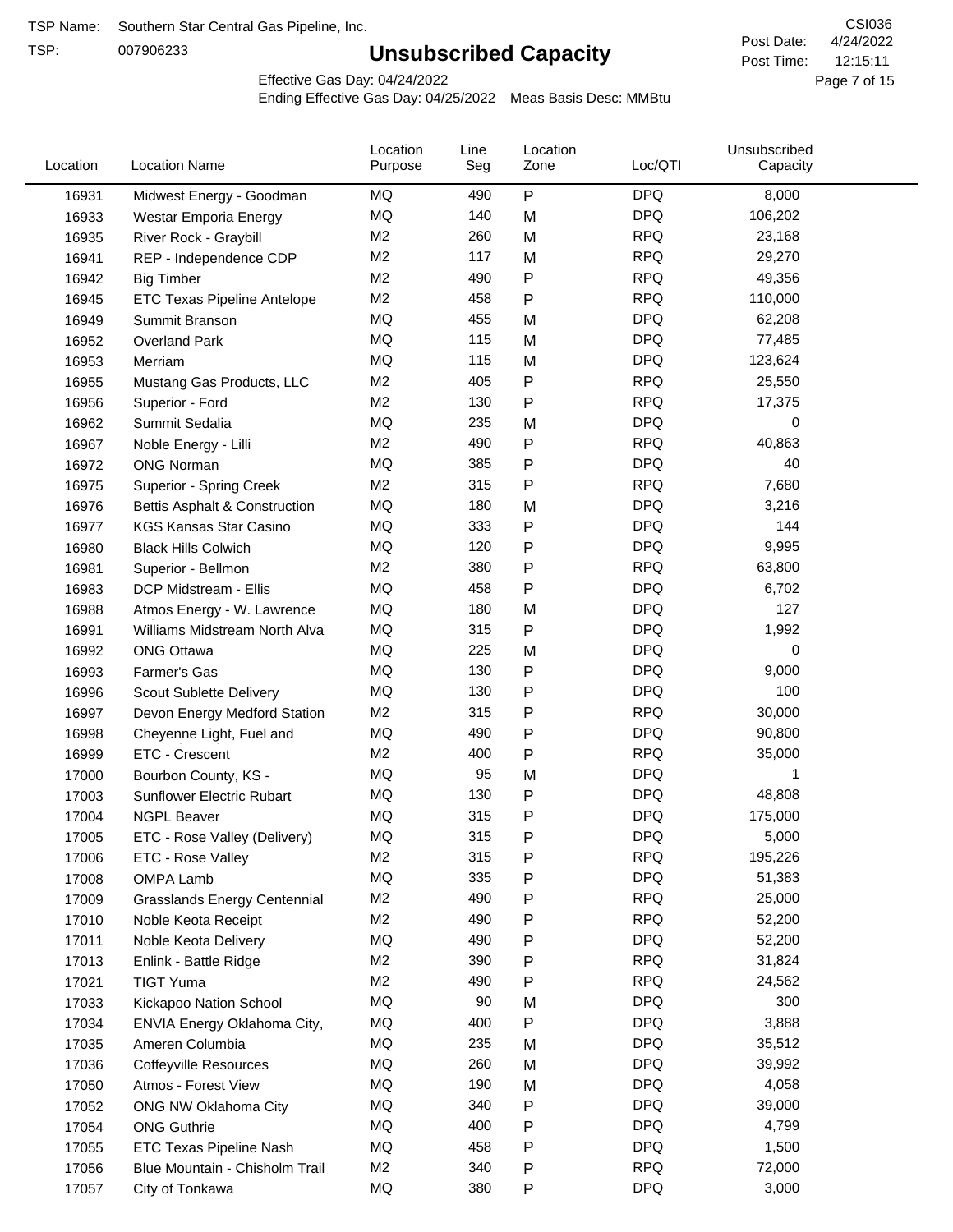TSP:

# **Unsubscribed Capacity**

Effective Gas Day: 04/24/2022

| Location | <b>Location Name</b>           | Location<br>Purpose | Line<br>Seg | Location<br>Zone | Loc/QTI    | Unsubscribed<br>Capacity |  |
|----------|--------------------------------|---------------------|-------------|------------------|------------|--------------------------|--|
| 17058    | RPP - Hamm Landfill            | M <sub>2</sub>      | 195         | M                | <b>RPQ</b> | 2,500                    |  |
| 17060    | Atmos-Elk City                 | MQ                  | 87          | M                | <b>DPQ</b> | 216                      |  |
| 17064    | Koch - Enid                    | MQ                  | 405         | P                | <b>DPQ</b> | 0                        |  |
| 17065    | Canyon - Redcliff (Receipt)    | M <sub>2</sub>      | 458         | Ρ                | <b>RPQ</b> | 180,000                  |  |
| 17066    | Canyon - Redcliff (Delivery)   | <b>MQ</b>           | 458         | Ρ                | <b>DPQ</b> | 6,175                    |  |
| 17067    | Blue Mountain - Chisholm Trail | M <sub>2</sub>      | 340         | Ρ                | <b>RPQ</b> | 70,000                   |  |
| 17068    | <b>EOIT Alfalfa</b>            | M <sub>2</sub>      | 458         | Ρ                | <b>RPQ</b> | 200,000                  |  |
| 17069    | <b>NGPL Carter</b>             | <b>MQ</b>           | 385         | Ρ                | <b>DPQ</b> | 65,000                   |  |
| 17080    | <b>ONEOK Bakken Pipeline</b>   | MQ                  | 490         | P                | <b>DPQ</b> | 360                      |  |
| 17086    | NGPL - Mutual                  | <b>MQ</b>           | 458         | Ρ                | <b>DPQ</b> | 150,000                  |  |
| 17087    | REX-St.Joe                     | M <sub>2</sub>      | 250         | M                | <b>RPQ</b> | 78,606                   |  |
| 17091    | OGT - Maysville                | M <sub>2</sub>      | 385         | Ρ                | <b>RPQ</b> | 110,000                  |  |
| 17096    | Northern Natural-Kiowa         | <b>MQ</b>           | 130         | P                | <b>DPQ</b> | 100,000                  |  |
| 17104    | Black Hills - Plevna, KS TB    | <b>MQ</b>           | 130         | Ρ                | <b>DPQ</b> | 480                      |  |
| 17105    | WIC - Cheyenne Hub             | M <sub>2</sub>      | 490         | P                | <b>RPQ</b> | 144,000                  |  |
| 17113    | NGPL - Ford County Receipt     | M <sub>2</sub>      | 130         | P                | <b>RPQ</b> | 190,400                  |  |
| 17119    | Waste Mgmt RNG Receipt         | M <sub>2</sub>      | 400         | P                | <b>RPQ</b> | 2,976                    |  |
| 17404    | Anderson                       | MQ                  | 423         | M                | <b>DPQ</b> | 1,130                    |  |
| 17406    | Ash Grove, Walnut Grove & Wil  | <b>MQ</b>           | 455         | M                | <b>DPQ</b> | 2,595                    |  |
| 17408    | Aurora                         | MQ                  | 455         | M                | <b>DPQ</b> | 850                      |  |
| 17410    | <b>Billings Mo</b>             | MQ                  | 455         | M                | <b>DPQ</b> | 2,918                    |  |
| 17414    | Clever Mo                      | <b>MQ</b>           | 455         | M                | <b>DPQ</b> | 738                      |  |
| 17416    | Crane Mo                       | <b>MQ</b>           | 455         | M                | <b>DPQ</b> | 2,944                    |  |
| 17418    | Diamond                        | <b>MQ</b>           | 455         | M                | <b>DPQ</b> | 546                      |  |
| 17426    | Freistatt                      | <b>MQ</b>           | 455         | M                | <b>DPQ</b> | 256                      |  |
| 17430    | Goodman                        | MQ                  | 423         | M                | <b>DPQ</b> | 625                      |  |
| 17448    | Lanagan                        | MQ                  | 423         | M                | <b>DPQ</b> | 337                      |  |
| 17452    | Marionville                    | MQ                  | 455         | M                | <b>DPQ</b> | 1,119                    |  |
| 17454    | Monett                         | MQ                  | 455         | M                | <b>DPQ</b> | 25,276                   |  |
| 17456    | Mt Vernon & Verona             | <b>MQ</b>           | 455         | M                | <b>DPQ</b> | 4,407                    |  |
| 17458    | Neosho                         | <b>MQ</b>           | 455         | M                | <b>DPQ</b> | 8,597                    |  |
| 17460    | Noel & North Noel              | MQ                  | 423         | M                | <b>DPQ</b> | 19,472                   |  |
| 17462    | Nixa & Ozark                   | MQ                  | 455         | M                | <b>DPQ</b> | 5,340                    |  |
| 17464    | Pierce City                    | MQ                  | 455         | M                | <b>DPQ</b> | 3,281                    |  |
| 17466    | Pineville                      | $\sf{MQ}$           | 423         | M                | <b>DPQ</b> | 302                      |  |
| 17472    | Republic                       | $\sf{MQ}$           | 455         | M                | <b>DPQ</b> | 883                      |  |
| 17476    | Sarcoxie                       | MQ                  | 455         | M                | <b>DPQ</b> | 2,828                    |  |
| 17478    | Seneca                         | MQ                  | 225         | M                | <b>DPQ</b> | 9,873                    |  |
| 17492    | Wentworth                      | MQ                  | 455         | M                | <b>DPQ</b> | 193                      |  |
| 18328    | Goessel                        | $\sf{MQ}$           | 140         | M                | <b>DPQ</b> | 62                       |  |
| 18356    | Newton                         | MQ                  | 120         | Ρ                | <b>DPQ</b> | 21,538                   |  |
| 19000    | Scout Jayhawk Delivery         | MQ                  | 130         | Ρ                | <b>DPQ</b> | 185,442                  |  |
| 19548    | Lyndon                         | MQ                  | 140         | M                | <b>DPQ</b> | 655                      |  |
| 19552    | Melvern                        | MQ                  | 493         | M                | <b>DPQ</b> | 42                       |  |
| 19554    | Michigan Valley                | MQ                  | 140         | M                | <b>DPQ</b> | 339                      |  |
| 19564    | Pomona                         | MQ                  | 140         | M                | <b>DPQ</b> | 1,579                    |  |
| 19568    | Quenemo                        | MQ                  | 140         | M                | <b>DPQ</b> | 255                      |  |
| 19576    | Scranton                       | MQ                  | 140         | M                | <b>DPQ</b> | 632                      |  |
| 19608    | Baldwin                        | $\sf{MQ}$           | 180         | M                | <b>DPQ</b> | 2,754                    |  |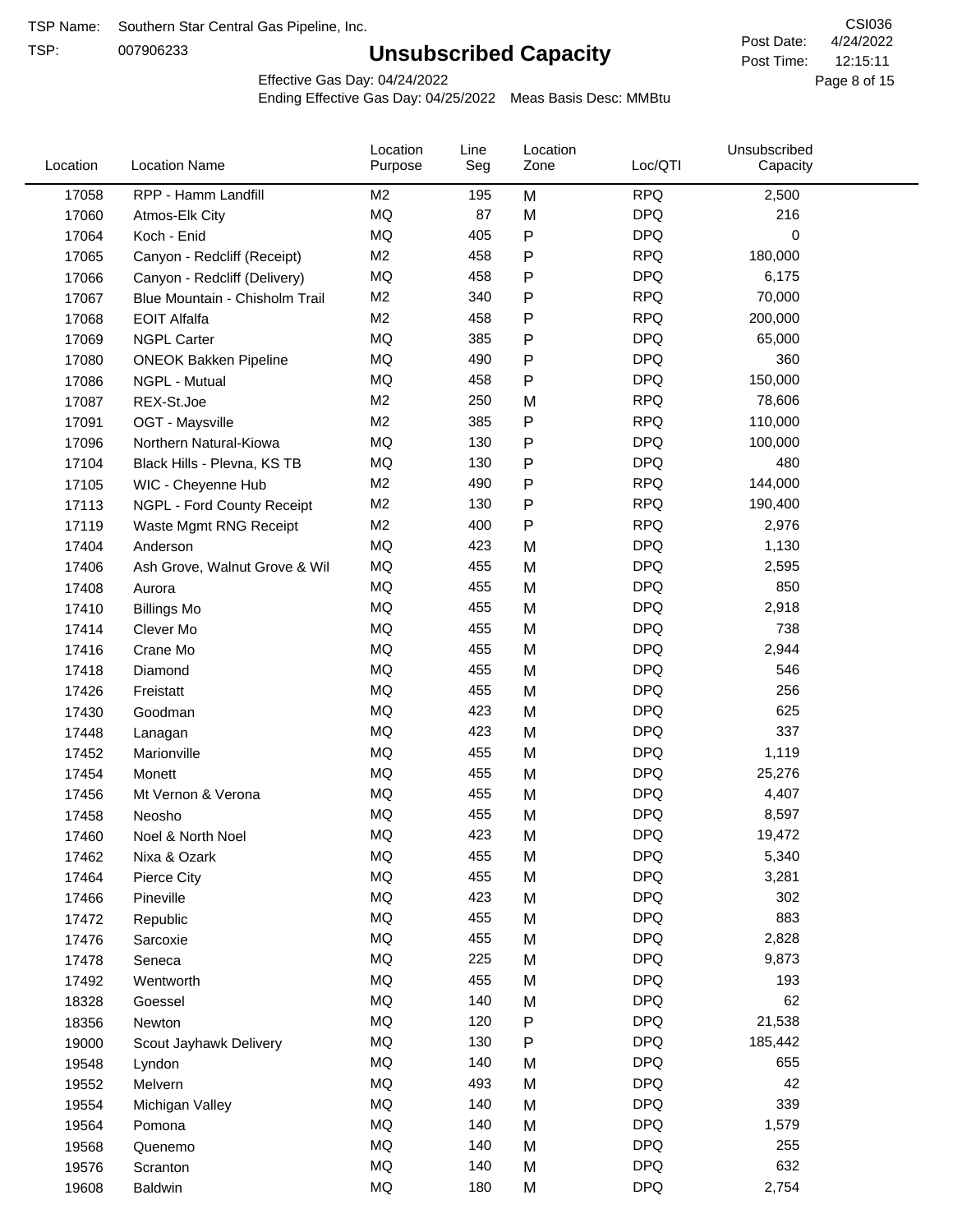TSP:

# **Unsubscribed Capacity**

4/24/2022 Page 9 of 15 12:15:11 CSI036 Post Date: Post Time:

Effective Gas Day: 04/24/2022

| Location | <b>Location Name</b>  | Location<br>Purpose | Line<br>Seg | Location<br>Zone | Loc/QTI    | Unsubscribed<br>Capacity |  |
|----------|-----------------------|---------------------|-------------|------------------|------------|--------------------------|--|
| 19620    | Edgerton              | <b>MQ</b>           | 190         | M                | <b>DPQ</b> | 14                       |  |
| 19628    | Gardner               | <b>MQ</b>           | 190         | M                | <b>DPQ</b> | 2,755                    |  |
| 19648    | Lecompton             | <b>MQ</b>           | 180         | M                | <b>DPQ</b> | 109                      |  |
| 19650    | Le Loup               | <b>MQ</b>           | 190         | M                | <b>DPQ</b> | 37                       |  |
| 19660    | Ottawa                | <b>MQ</b>           | 493         | M                | <b>DPQ</b> | 6,129                    |  |
| 19664    | Perry                 | <b>MQ</b>           | 180         | M                | <b>DPQ</b> | 407                      |  |
| 19666    | Princeton             | <b>MQ</b>           | 496         | M                | <b>DPQ</b> | 130                      |  |
| 19672    | Richmond              | <b>MQ</b>           | 496         | M                | <b>DPQ</b> | 374                      |  |
| 19676    | Scipio                | <b>MQ</b>           | 496         | M                | <b>DPQ</b> | 27                       |  |
| 19678    | Somerset & Rural      | <b>MQ</b>           | 235         | M                | <b>DPQ</b> | 291                      |  |
| 19684    | Tonganoxie            | <b>MQ</b>           | 195         | M                | <b>DPQ</b> | 7,420                    |  |
| 19690    | Wellsville            | <b>MQ</b>           | 190         | M                | <b>DPQ</b> | 2,007                    |  |
| 20709    | <b>Bronson Etc</b>    | <b>MQ</b>           | 95          | M                | <b>DPQ</b> | 360                      |  |
| 20712    | Carlyle               | <b>MQ</b>           | 495         | M                | <b>DPQ</b> | 26                       |  |
| 20714    | Cherryvale            | <b>MQ</b>           | 495         | M                | <b>DPQ</b> | 586                      |  |
| 20716    | Colony                | <b>MQ</b>           | 50          | M                | <b>DPQ</b> | 2,347                    |  |
| 20720    | Dennis                | <b>MQ</b>           | 495         | M                | <b>DPQ</b> | 54                       |  |
| 20725    | Erie                  | <b>MQ</b>           | 495         | M                | <b>DPQ</b> | 409                      |  |
| 20730    | Gas City & La Harpe   | <b>MQ</b>           | 495         | M                | <b>DPQ</b> | 1,457                    |  |
| 20764    | Parsons               | <b>MQ</b>           | 495         | M                | <b>DPQ</b> | 19,497                   |  |
| 20766    | Petrolia              | <b>MQ</b>           | 495         | M                | <b>DPQ</b> | 18                       |  |
| 20768    | Piqua                 | <b>MQ</b>           | 220         | M                | <b>DPQ</b> | 84                       |  |
| 20775    | South Mound           | <b>MQ</b>           | 495         | M                | <b>DPQ</b> | 45                       |  |
| 20785    | Thayer                | <b>MQ</b>           | 495         | M                | <b>DPQ</b> | 88                       |  |
| 20788    | Walnut & St Paul      | <b>MQ</b>           | 95          | M                | <b>DPQ</b> | 658                      |  |
| 20792    | Welda                 | <b>MQ</b>           | 495         | M                | <b>DPQ</b> | 1,122                    |  |
| 21008    | <b>Baxter Springs</b> | <b>MQ</b>           | 225         | M                | <b>DPQ</b> | 1,830                    |  |
| 21015    | Columbus              | <b>MQ</b>           | 260         | M                | <b>DPQ</b> | 2,639                    |  |
| 21018    | Crestline             | <b>MQ</b>           | 260         | M                | <b>DPQ</b> | 156                      |  |
| 21021    | Fort Scott            | <b>MQ</b>           | 95          | M                | <b>DPQ</b> | 31,139                   |  |
| 21024    | Galena & Empire City  | MQ                  | 260         | M                | <b>DPQ</b> | 3,023                    |  |
| 21048    | Lowell                | <b>MQ</b>           | 225         | M                | <b>DPQ</b> | 52                       |  |
| 21055    | N Riverton            | MQ                  | 260         | M                | <b>DPQ</b> | 148                      |  |
| 21060    | Oswego                | MQ                  | 260         | M                | <b>DPQ</b> | 2,588                    |  |
| 21080    | Treece                | MQ                  | 225         | M                | <b>DPQ</b> | 473                      |  |
| 23576    | St Joseph             | MQ                  | 250         | M                | <b>DPQ</b> | 88,184                   |  |
| 24228    | Grantville            | MQ                  | 180         | M                | <b>DPQ</b> | 207                      |  |
| 24252    | Meriden               | MQ                  | 180         | M                | <b>DPQ</b> | 177                      |  |
| 24276    | Shawnee Heights       | <b>MQ</b>           | 180         | M                | <b>DPQ</b> | 696                      |  |
| 24280    | Topeka                | <b>MQ</b>           | 180         | M                | <b>DPQ</b> | 152,652                  |  |
| 26304    | Alma                  | MQ                  | 425         | M                | <b>DPQ</b> | 95                       |  |
| 26308    | Blackburn             | MQ                  | 425         | M                | <b>DPQ</b> | 163                      |  |
| 26312    | Carrollton            | MQ                  | 425         | M                | <b>DPQ</b> | 2,523                    |  |
| 26314    | Concordia             | <b>MQ</b>           | 425         | M                | <b>DPQ</b> | 1,576                    |  |
| 26316    | Corder                | <b>MQ</b>           | 425         | M                | <b>DPQ</b> | 11                       |  |
| 26325    | Emma                  | MQ                  | 425         | M                | <b>DPQ</b> | 206                      |  |
| 26332    | Higginsville          | MQ                  | 425         | M                | <b>DPQ</b> | 28,860                   |  |
| 26344    | Knobnoster            | <b>MQ</b>           | 235         | M                | <b>DPQ</b> | 16,700                   |  |
| 26348    | La Monte              | <b>MQ</b>           | 235         | M                | <b>DPQ</b> | 111                      |  |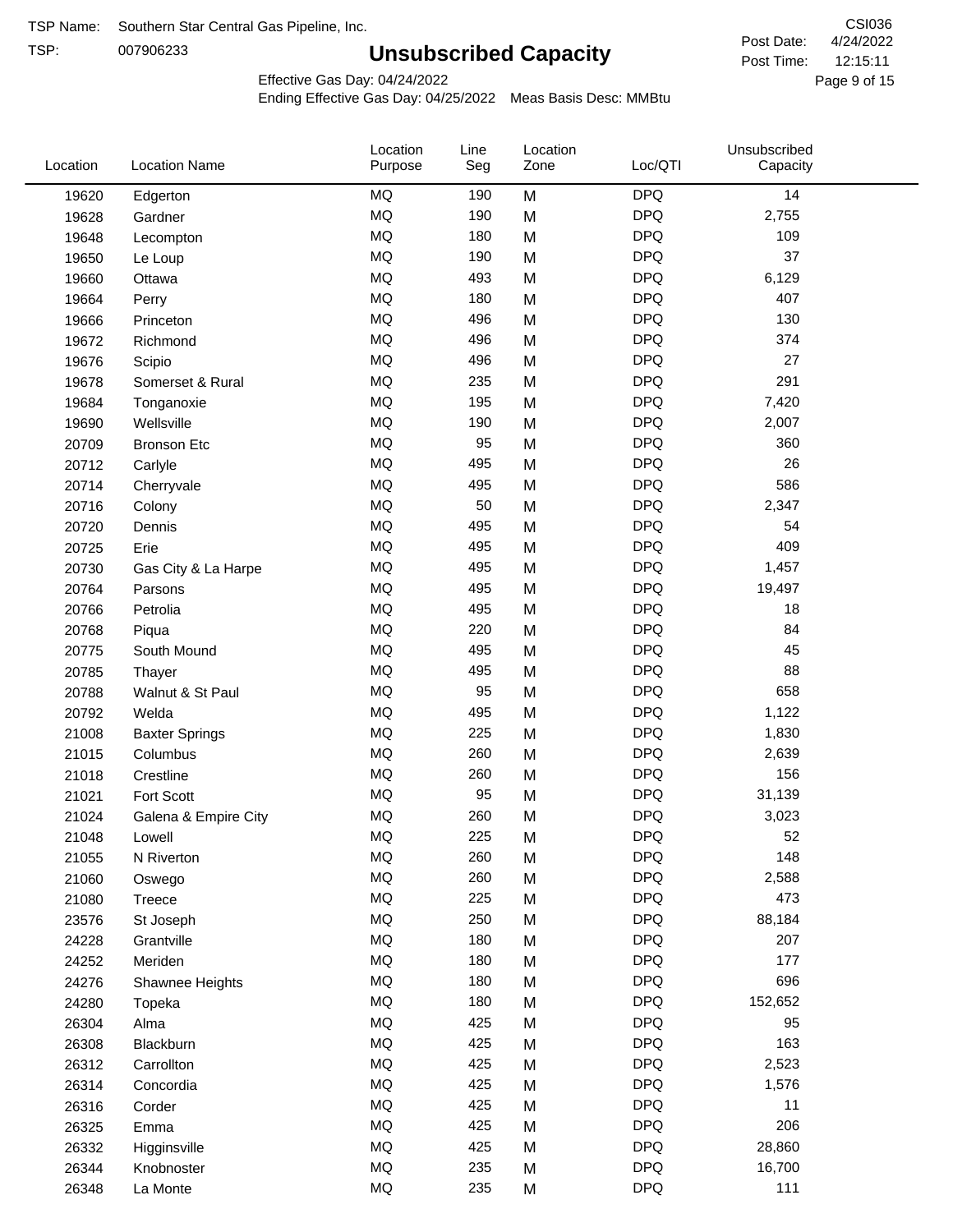TSP:

# **Unsubscribed Capacity**

4/24/2022 Page 10 of 15 12:15:11 CSI036 Post Date: Post Time:

Effective Gas Day: 04/24/2022

| Location | <b>Location Name</b>          | Location<br>Purpose | Line<br>Seg | Location<br>Zone | Loc/QTI    | Unsubscribed<br>Capacity |  |
|----------|-------------------------------|---------------------|-------------|------------------|------------|--------------------------|--|
| 26352    | Mt Leonard                    | <b>MQ</b>           | 425         | M                | <b>DPQ</b> | 167                      |  |
| 26356    | Norborne                      | MQ                  | 425         | M                | <b>DPQ</b> | 1,901                    |  |
| 26376    | Slater                        | MQ                  | 425         | M                | <b>DPQ</b> | 471                      |  |
| 26378    | <b>Sweet Springs</b>          | MQ                  | 425         | M                | <b>DPQ</b> | 584                      |  |
| 26392    | Warrensburg                   | <b>MQ</b>           | 235         | M                | <b>DPQ</b> | 10,551                   |  |
| 26394    | Waverly                       | <b>MQ</b>           | 425         | M                | <b>DPQ</b> | 378                      |  |
| 27015    | <b>Belle Plaine</b>           | <b>MQ</b>           | 333         | ${\sf P}$        | <b>DPQ</b> | 150                      |  |
| 27020    | <b>Bentley</b>                | <b>MQ</b>           | 120         | ${\sf P}$        | <b>DPQ</b> | 217                      |  |
| 27035    | Derby                         | <b>MQ</b>           | 120         | ${\sf P}$        | <b>DPQ</b> | 7,759                    |  |
| 27040    | Andover                       | <b>MQ</b>           | 300         | M                | <b>DPQ</b> | 166                      |  |
| 27050    | Haysville                     | MQ                  | 120         | ${\sf P}$        | <b>DPQ</b> | 9,455                    |  |
| 27060    | Mulvane                       | MQ                  | 120         | ${\sf P}$        | <b>DPQ</b> | 9,778                    |  |
| 27065    | Rose Hill                     | <b>MQ</b>           | 295         | ${\sf P}$        | <b>DPQ</b> | 5,386                    |  |
| 27070    | Sedgwick                      | <b>MQ</b>           | 120         | P                | <b>DPQ</b> | 7,149                    |  |
| 27080    | Udall                         | <b>MQ</b>           | 333         | ${\sf P}$        | <b>DPQ</b> | 538                      |  |
| 27085    | <b>Valley Center</b>          | <b>MQ</b>           | 120         | P                | <b>DPQ</b> | 51,875                   |  |
| 27092    | Wichita                       | MQ                  | 120         | $\mathsf{P}$     | <b>DPQ</b> | 259,947                  |  |
| 29001    | Atchison                      | <b>MQ</b>           | 90          | M                | <b>DPQ</b> | 20,786                   |  |
| 29002    | Emporia                       | <b>MQ</b>           | 140         | M                | <b>DPQ</b> | 15,524                   |  |
| 29003    | Leavenworth                   | MQ                  | 195         | M                | <b>DPQ</b> | 14,939                   |  |
| 29005    | Effingham                     | MQ                  | 90          | M                | <b>DPQ</b> | 269                      |  |
| 30804    | Abbyville                     | <b>MQ</b>           | 130         | ${\sf P}$        | <b>DPQ</b> | 195                      |  |
| 34612    | Altamont                      | <b>MQ</b>           | 260         | M                | <b>DPQ</b> | 119                      |  |
| 35013    | Americus                      | <b>MQ</b>           | 140         | M                | <b>DPQ</b> | 31                       |  |
| 35515    | <b>ANR Alden</b>              | MQ                  | 490         | ${\sf P}$        | <b>DPQ</b> | 135,571                  |  |
| 36918    | Argonia                       | MQ                  | 120         | ${\sf P}$        | <b>DPQ</b> | 15                       |  |
| 37100    | Wynona                        | <b>MQ</b>           | 334         | ${\sf P}$        | <b>DPQ</b> | 1,314                    |  |
| 37118    | Hominy                        | <b>MQ</b>           | 357         | P                | <b>DPQ</b> | 91                       |  |
| 37172    | <b>Black Hills Hutchinson</b> | <b>MQ</b>           | 130         | ${\sf P}$        | <b>DPQ</b> | 15,360                   |  |
| 37175    | EGT Jane - Delivery           | MQ                  | 423         | M                | <b>DPQ</b> | 216,201                  |  |
| 38021    | Auburn                        | <b>MQ</b>           | 180         | M                | <b>DPQ</b> | 756                      |  |
| 38522    | <b>Avant Utilities</b>        | MQ                  | 357         | P                | <b>DPQ</b> | 157                      |  |
| 41709    | <b>Billings</b>               | MQ                  | 380         | ${\sf P}$        | <b>DPQ</b> | 2,032                    |  |
| 42915    | Springfield                   | $\sf{MQ}$           | 455         | M                | <b>DPQ</b> | 698,615                  |  |
| 44021    | Burlingame                    | $\sf{MQ}$           | 140         | M                | <b>DPQ</b> | 1,686                    |  |
| 44121    | Alfalfa City Ok               | MQ                  | 315         | ${\sf P}$        | <b>DPQ</b> | 394                      |  |
| 45301    | Cassoday                      | MQ                  | 140         | M                | <b>DPQ</b> | 0                        |  |
| 46608    | Chanute                       | MQ                  | 495         | M                | <b>DPQ</b> | 51,665                   |  |
| 46809    | Florence                      | MQ                  | 140         | M                | <b>DPQ</b> | 1,001                    |  |
| 47412    | Cleveland                     | MQ                  | 357         | ${\sf P}$        | <b>DPQ</b> | 1,569                    |  |
| 47641    | CIG Riner                     | MQ                  | 490         | P                | <b>DPQ</b> | 62,965                   |  |
| 48015    | Bourbon County, KS            | MQ                  | 95          | M                | <b>DPQ</b> | 4,627                    |  |
| 48301    | Copan                         | MQ                  | 497         | ${\sf P}$        | <b>DPQ</b> | 358                      |  |
| 55502    | Danville                      | $\sf{MQ}$           | 120         | P                | <b>DPQ</b> | 166                      |  |
| 56601    | Denison                       | MQ                  | 90          | M                | <b>DPQ</b> | 79                       |  |
| 58518    | Drumright                     | MQ                  | 390         | P                | <b>DPQ</b> | 4,485                    |  |
| 60706    | Peckham                       | MQ                  | 117         | M                | <b>DPQ</b> | 67                       |  |
| 62810    | Black Hills - Enterprise TB   | $\sf{MQ}$           | 130         | ${\sf P}$        | <b>DPQ</b> | 990                      |  |
| 63919    | Eskridge                      | $\sf{MQ}$           | 140         | M                | <b>DPQ</b> | 820                      |  |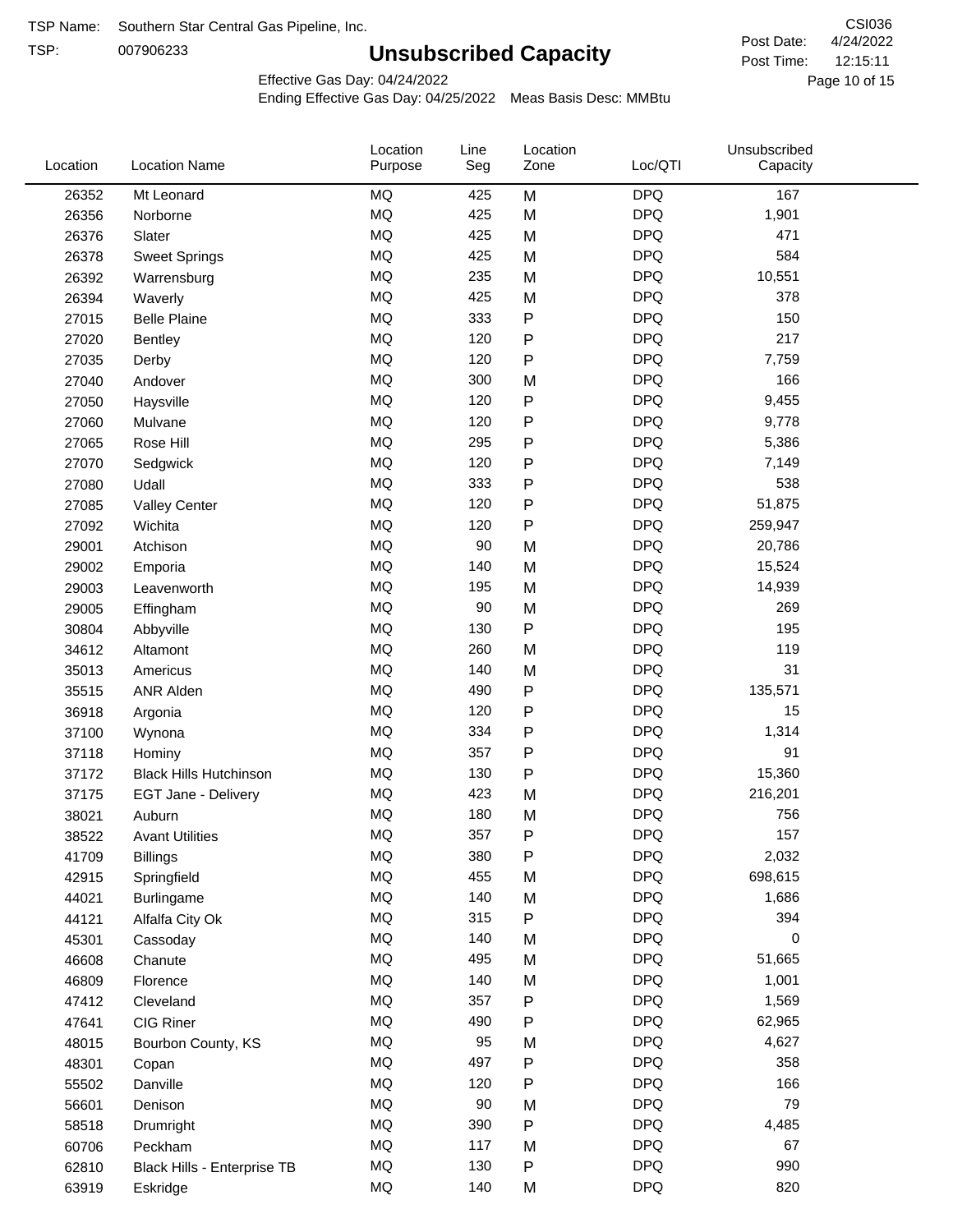TSP:

# **Unsubscribed Capacity**

4/24/2022 Page 11 of 15 12:15:11 CSI036 Post Date: Post Time:

Unsubscribed

Effective Gas Day: 04/24/2022

Location

Ending Effective Gas Day: 04/25/2022 Meas Basis Desc: MMBtu

Line

Location

| Location | <b>Location Name</b>         | Purpose   | Seg | Zone | Loc/QTI    | Capacity |  |
|----------|------------------------------|-----------|-----|------|------------|----------|--|
| 68015    | Ford                         | MQ        | 130 | P    | <b>DPQ</b> | 424      |  |
| 68518    | Freedom                      | MQ        | 315 | P    | <b>DPQ</b> | 12       |  |
| 70408    | <b>Garnett KS</b>            | MQ        | 496 | M    | <b>DPQ</b> | 15,099   |  |
| 70610    | Gate                         | MQ        | 315 | P    | <b>DPQ</b> | 63       |  |
| 74416    | Pocasset                     | <b>MQ</b> | 340 | P    | <b>DPQ</b> | 96       |  |
| 77118    | Granby                       | MQ        | 455 | M    | <b>DPQ</b> | 816      |  |
| 77308    | <b>Bonner Springs Ks</b>     | MQ        | 190 | M    | <b>DPQ</b> | 7,104    |  |
| 77512    | Eureka, Toronto & Neal       | MQ        | 140 | M    | <b>DPQ</b> | 2,306    |  |
| 77705    | Anthony                      | MQ        | 120 | P    | <b>DPQ</b> | 26,858   |  |
| 80312    | Hamilton Ks                  | MQ        | 140 | M    | <b>DPQ</b> | 445      |  |
| 80515    | Atmos - Strong Cty &         | MQ        | 140 | M    | <b>DPQ</b> | 27       |  |
| 83418    | Howard Ks                    | MQ        | 498 | M    | <b>DPQ</b> | 3,629    |  |
| 84021    | Humboldt Ks                  | MQ        | 495 | M    | <b>DPQ</b> | 4,390    |  |
| 86717    | Iola Ks                      | MQ        | 495 | M    | <b>DPQ</b> | 10,749   |  |
| 96108    | Black Hills - Lawrence       | MQ        | 180 | M    | <b>DPQ</b> | 45,466   |  |
| 96912    | Kechi Ks                     | MQ        | 120 | P    | <b>DPQ</b> | 150      |  |
| 97112    | Copeland                     | MQ        | 130 | Ρ    | <b>DPQ</b> | 15,628   |  |
| 102512   | Lebo                         | MQ        | 493 | M    | <b>DPQ</b> | 273      |  |
| 103101   | Lenapah                      | MQ        | 225 | M    | <b>DPQ</b> | 249      |  |
| 104615   | Liberal                      | MQ        | 260 | M    | <b>DPQ</b> | 204      |  |
| 108119   | Ochelata                     | MQ        | 357 | P    | <b>DPQ</b> | 168      |  |
| 108221   | Washington                   | MQ        | 497 | Ρ    | <b>DPQ</b> | 395      |  |
| 110412   | McLouth                      | MQ        | 170 | M    | <b>DPQ</b> | 113      |  |
| 110908   | Mannford                     | MQ        | 357 | P    | <b>DPQ</b> | 456      |  |
| 113612   | Webb City, OK TB             | MQ        | 335 | P    | <b>DPQ</b> | 317      |  |
| 113713   | Osage City Ok                | MQ        | 357 | Ρ    | <b>DPQ</b> | 239      |  |
| 113812   | Clinton & Leeton             | MQ        | 235 | M    | <b>DPQ</b> | 21,928   |  |
| 113852   | Marshall                     | MQ        | 425 | M    | <b>DPQ</b> | 14,581   |  |
| 113856   | Nevada                       | MQ        | 95  | M    | <b>DPQ</b> | 9,333    |  |
| 113864   | <b>Platte City</b>           | MQ        | 250 | M    | <b>DPQ</b> | 2,890    |  |
| 113872   | Lexington-Richmond-Henrietta | MQ        | 425 | M    | <b>DPQ</b> | 3,022    |  |
| 113876   | Sedalia                      | MQ        | 235 | M    | <b>DPQ</b> | 26,188   |  |
| 113880   | Tracy                        | $\sf{MQ}$ | 250 | M    | <b>DPQ</b> | 135      |  |
| 113892   | Weston                       | MQ        | 250 | M    | <b>DPQ</b> | 1,140    |  |
| 118121   | Mulberry                     | MQ        | 260 | M    | <b>DPQ</b> | 239      |  |
| 118321   | Mulhall                      | MQ        | 400 | P    | <b>DPQ</b> | 150      |  |
| 120000   | Spire                        | MQ        | 235 | M    | <b>DPQ</b> | 13,115   |  |
| 121110   | Neodesha                     | MQ        | 495 | M    | <b>DPQ</b> | 6,410    |  |
| 121315   | Neosho Rapids                | MQ        | 493 | M    | <b>DPQ</b> | 289      |  |
| 121415   | <b>NGPL Barton</b>           | MQ        | 490 | Ρ    | <b>DPQ</b> | 184,224  |  |
| 121515   | <b>NGPL Ford</b>             | MQ        | 130 | Ρ    | <b>DPQ</b> | 269,500  |  |
| 122715   | Afton-Fairland-Grove-Jay     | MQ        | 225 | M    | <b>DPQ</b> | 6,793    |  |
| 122915   | Norwich                      | MQ        | 120 | Ρ    | <b>DPQ</b> | 124      |  |
| 125315   | Oilton                       | MQ        | 357 | Ρ    | <b>DPQ</b> | 1,130    |  |
| 129311   | <b>ONG Harper County</b>     | MQ        | 315 | Ρ    | <b>DPQ</b> | 7,083    |  |
| 129712   | Olivet                       | MQ        | 493 | M    | <b>DPQ</b> | 24       |  |
| 130001   | Orlando                      | MQ        | 400 | P    | <b>DPQ</b> | 219      |  |
| 132018   | Oronogo                      | MQ        | 450 | M    | <b>DPQ</b> | 256      |  |
| 132519   | Osage City Ks                | MQ        | 140 | M    | <b>DPQ</b> | 3,551    |  |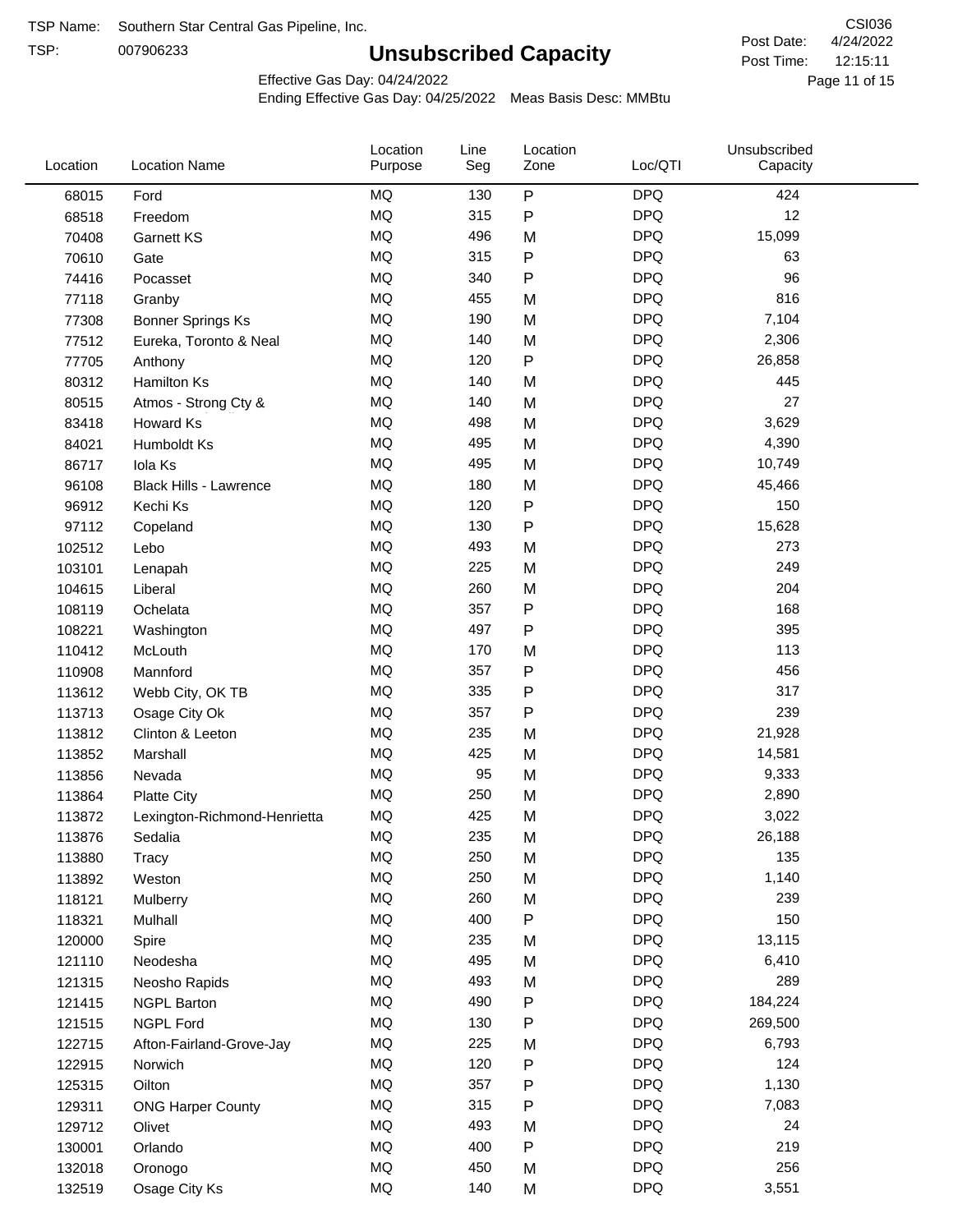TSP:

# **Unsubscribed Capacity**

4/24/2022 Page 12 of 15 12:15:11 CSI036 Post Date: Post Time:

Effective Gas Day: 04/24/2022

| Location | <b>Location Name</b>             | Location<br>Purpose | Line<br>Seg | Location<br>Zone | Loc/QTI    | Unsubscribed<br>Capacity |  |
|----------|----------------------------------|---------------------|-------------|------------------|------------|--------------------------|--|
| 135533   | PEPL Princeton                   | MQ                  | 496         | M                | <b>DPQ</b> | 106,178                  |  |
| 135808   | Partridge                        | MQ                  | 130         | ${\sf P}$        | <b>DPQ</b> | 134                      |  |
| 136701   | <b>Black Hills Reno</b>          | MQ                  | 130         | ${\sf P}$        | <b>DPQ</b> | 12,912                   |  |
| 137550   | <b>Black Hills South Wichita</b> | <b>MQ</b>           | 120         | $\mathsf{P}$     | <b>DPQ</b> | 18,975                   |  |
| 139712   | Plattsburg                       | <b>MQ</b>           | 250         | M                | <b>DPQ</b> | 1,764                    |  |
| 145950   | Merino                           | <b>MQ</b>           | 490         | $\mathsf{P}$     | <b>DPQ</b> | 156                      |  |
| 150418   | Ramona                           | <b>MQ</b>           | 357         | P                | <b>DPQ</b> | 396                      |  |
| 151525   | Reading                          | <b>MQ</b>           | 140         | M                | <b>DPQ</b> | 20                       |  |
| 154501   | Nelagoney                        | MQ                  | 334         | $\mathsf{P}$     | <b>DPQ</b> | 179                      |  |
| 157025   | Severy                           | <b>MQ</b>           | 498         | M                | <b>DPQ</b> | 142                      |  |
| 163100   | Superior                         | <b>MQ</b>           | 265         | M                | <b>DPQ</b> | 336                      |  |
| 164725   | Sylvia                           | MQ                  | 130         | ${\sf P}$        | <b>DPQ</b> | 141                      |  |
| 168112   | Transwestern Canadian - Del.     | <b>MQ</b>           | 458         | $\mathsf{P}$     | <b>DPQ</b> | 230,000                  |  |
| 168612   | Chetopa & Rural                  | <b>MQ</b>           | 260         | M                | <b>DPQ</b> | 678                      |  |
| 168620   | Edna & Bartlett                  | <b>MQ</b>           | 260         | M                | <b>DPQ</b> | 248                      |  |
| 172812   | Conner Area                      | <b>MQ</b>           | 195         | M                | <b>DPQ</b> | 139                      |  |
| 172820   | Easton & Lowemont                | MQ                  | 195         | M                | <b>DPQ</b> | 223                      |  |
| 172822   | Savonburg & Elsmore              | MQ                  | 95          | M                | <b>DPQ</b> | 600                      |  |
| 172828   | <b>Fall River</b>                | <b>MQ</b>           | 498         | M                | <b>DPQ</b> | 378                      |  |
| 172832   | Galesburg                        | <b>MQ</b>           | 495         | M                | <b>DPQ</b> | 191                      |  |
| 172834   | Atmos Energy - Olathe            | MQ                  | 190         | M                | <b>DPQ</b> | 23,240                   |  |
| 172836   | Havana                           | <b>MQ</b>           | 117         | M                | <b>DPQ</b> | 54                       |  |
| 172838   | Hillsdale                        | <b>MQ</b>           | 235         | M                | <b>DPQ</b> | 202                      |  |
| 172844   | Jarbalo                          | <b>MQ</b>           | 170         | M                | <b>DPQ</b> | 146                      |  |
| 172848   | Kickapoo                         | <b>MQ</b>           | 250         | M                | <b>DPQ</b> | 241                      |  |
| 172855   | Liberty                          | MQ                  | 260         | M                | <b>DPQ</b> | 2,880                    |  |
| 172857   | Linwood                          | <b>MQ</b>           | 195         | M                | <b>DPQ</b> | 330                      |  |
| 172860   | Mc Cune                          | <b>MQ</b>           | 260         | M                | <b>DPQ</b> | 242                      |  |
| 172862   | Moorehead                        | <b>MQ</b>           | 495         | M                | <b>DPQ</b> | 32                       |  |
| 172864   | Moorehead Rural                  | MQ                  | 495         | M                | <b>DPQ</b> | 1,014                    |  |
| 172866   | Mound Valley                     | <b>MQ</b>           | 260         | M                | <b>DPQ</b> | 101                      |  |
| 172870   | Niotaze                          | MQ                  | 117         | M                | <b>DPQ</b> | 351                      |  |
| 172880   | Pleasant Valley                  | MQ                  | 180         | M                | <b>DPQ</b> | 24                       |  |
| 172885   | Reno Area                        | MQ                  | 195         | M                | <b>DPQ</b> | 36                       |  |
| 172892   | Wyandotte                        | MQ                  | 190         | M                | <b>DPQ</b> | 10,018                   |  |
| 172944   | Coffeyville Area                 | MQ                  | 260         | M                | <b>DPQ</b> | 138,016                  |  |
| 173214   | Uniontown                        | MQ                  | 95          | M                | <b>DPQ</b> | 276                      |  |
| 176819   | Viola                            | MQ                  | 120         | ${\sf P}$        | <b>DPQ</b> | 120                      |  |
| 180311   | Wakita                           | MQ                  | 315         | P                | <b>DPQ</b> | 74                       |  |
| 181013   | Walton                           | MQ                  | 140         | M                | <b>DPQ</b> | 138                      |  |
| 181715   | Wann                             | MQ                  | 225         | M                | <b>DPQ</b> | 65                       |  |
| 223001   | Atchison Eng Defense Ind Plt     | MQ                  | 90          | M                | <b>DPQ</b> | 137                      |  |
| 224501   | <b>ICI Chemical Plant</b>        | MQ                  | 450         | M                | <b>DPQ</b> | 1,880                    |  |
| 225001   | Augusta Sewage Plant             | MQ                  | 295         | P                | <b>DPQ</b> | 63                       |  |
| 243501   | <b>Beech Aircraft Plant</b>      | MQ                  | 120         | ${\sf P}$        | <b>DPQ</b> | 5,725                    |  |
| 253001   |                                  | MQ                  | 130         | P                | <b>DPQ</b> | 107                      |  |
| 266001   | Roenbaugh Lease Irrigation       | MQ                  | 120         | ${\sf P}$        | <b>DPQ</b> | 16,419                   |  |
|          | Boeing No 2 Plant                | MQ                  | 130         | P                | <b>DPQ</b> | 233                      |  |
| 274001   | Pleasant Valley Irr.             | MQ                  | 250         |                  | <b>DPQ</b> | 8,075                    |  |
| 285501   | <b>Buildex Haydite Plant</b>     |                     |             | M                |            |                          |  |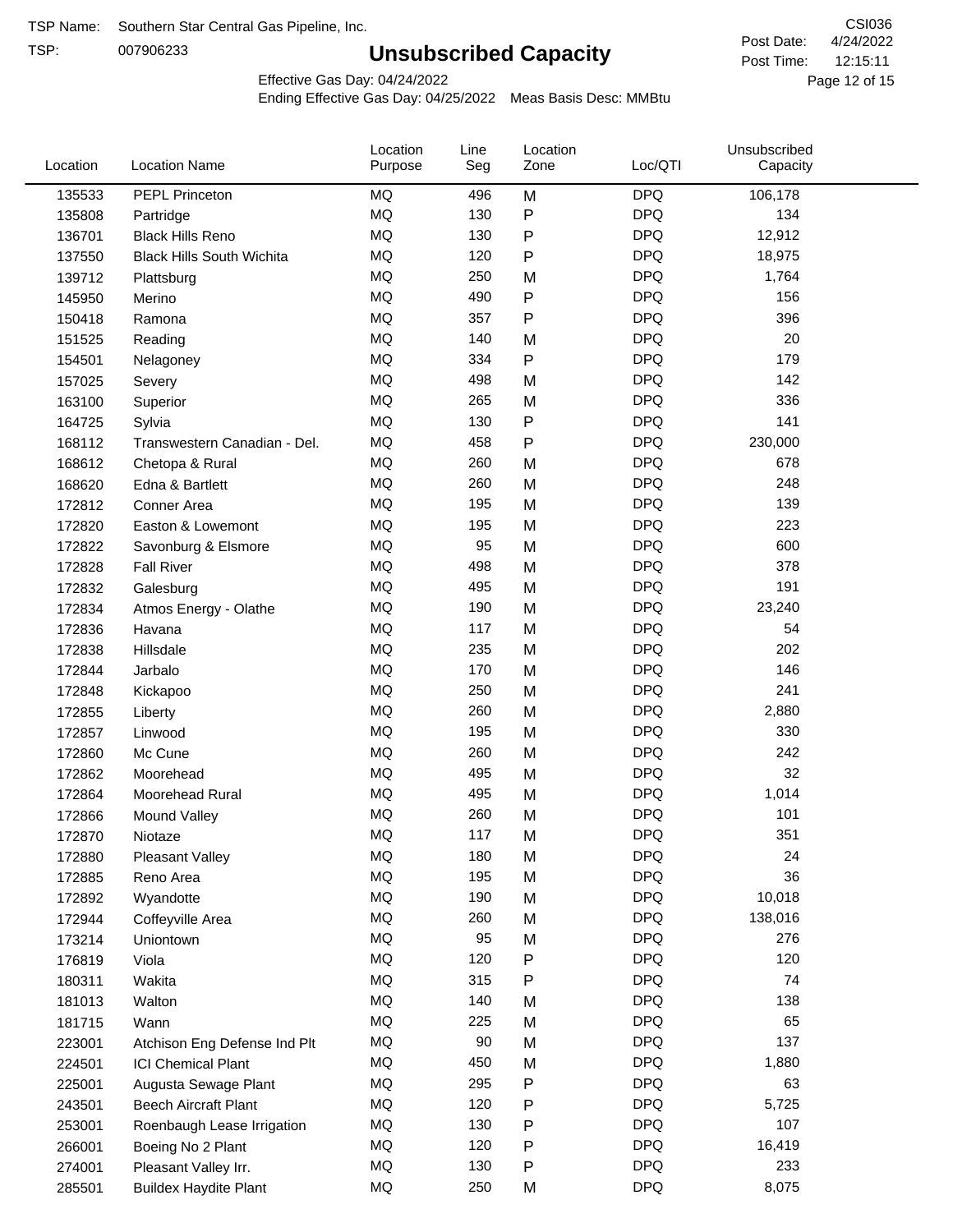TSP:

# **Unsubscribed Capacity**

4/24/2022 Page 13 of 15 12:15:11 CSI036 Post Date: Post Time:

Effective Gas Day: 04/24/2022

| Location | <b>Location Name</b>            | Location<br>Purpose | Line<br>Seg | Location<br>Zone | Loc/QTI    | Unsubscribed<br>Capacity |  |
|----------|---------------------------------|---------------------|-------------|------------------|------------|--------------------------|--|
| 290301   | So Ks & Ok Rr Depot Store &     | MQ                  | 177         | M                | <b>DPQ</b> | $\overline{2}$           |  |
| 297501   | Cargill Salt                    | MQ                  | 315         | P                | <b>DPQ</b> | 639                      |  |
| 298001   | Carlson Prodts Mfg Plant        | MQ                  | 120         | Ρ                | <b>DPQ</b> | 185                      |  |
| 303701   | Central Plain Feedyard          | <b>MQ</b>           | 315         | P                | <b>DPQ</b> | 151                      |  |
| 310001   | Church SW Irrigation            | MQ                  | 130         | Ρ                | <b>DPQ</b> | 60                       |  |
| 329401   | Phillips 66 Ponca City Refinery | MQ                  | 335         | Ρ                | <b>DPQ</b> | 10,000                   |  |
| 332501   | Lawrence Plt Atmos              | MQ                  | 195         | M                | <b>DPQ</b> | 64,427                   |  |
| 334101   | Copeland RE Irrigation          | MQ                  | 130         | P                | <b>DPQ</b> | 60                       |  |
| 354001   | Derstein Irrigation             | MQ                  | 130         | P                | <b>DPQ</b> | 60                       |  |
| 355001   | Detrixhe S Irrigation           | MQ                  | 458         | P                | <b>DPQ</b> | 66                       |  |
| 363001   | Wilroads Irrigation             | MQ                  | 130         | Ρ                | <b>DPQ</b> | 534                      |  |
| 378501   | <b>Empire Riverton</b>          | MQ                  | 260         | M                | <b>DPQ</b> | 32,727                   |  |
| 378502   | <b>Empire Energy Center</b>     | MQ                  | 455         | M                | <b>DPQ</b> | 99,068                   |  |
| 378503   | <b>Empire Stateline South</b>   | MQ                  | 260         | M                | <b>DPQ</b> | 35,000                   |  |
| 378504   | <b>Empire Stateline North</b>   | MQ                  | 260         | M                | <b>DPQ</b> | 61,589                   |  |
| 383501   | <b>FMC Chemical Plant</b>       | MQ                  | 195         | M                | <b>DPQ</b> | 4,709                    |  |
| 385001   | Farley Machine Shop             | MQ                  | 45          | P                | <b>DPQ</b> | 61                       |  |
| 387001   | <b>PCS Phosphate</b>            | MQ                  | 260         | M                | <b>DPQ</b> | 1,255                    |  |
| 388001   | Dodge City Plt Koch Nitrogen    | MQ                  | 130         | Ρ                | <b>DPQ</b> | 53,235                   |  |
| 411501   | <b>Gaines FD Burkett Lease</b>  | MQ                  | 140         | M                | <b>DPQ</b> | 262                      |  |
| 428601   | Glacier Mckee-Miller-Thrall-Ma  | MQ                  | 140         | M                | <b>DPQ</b> | 126                      |  |
| 433001   | Goodyear Topeka Tire Plant      | MQ                  | 180         | M                | <b>DPQ</b> | 5,724                    |  |
| 435501   | <b>Gospel Church Building</b>   | MQ                  | 195         | M                | <b>DPQ</b> | $\overline{c}$           |  |
| 441300   | Kansas Hugoton                  | 7S                  | 130         | Ρ                | SGQ        | 52,055                   |  |
| 442350   | Sedalia @ Ottawa                | 7S                  | 235         | M                | SGQ        | 904                      |  |
| 442351   | Little Mo                       | 7S                  | 235         | M                | SGQ        | 0                        |  |
| 443150   | Straight Blackwell              | 7S                  | 315         | P                | SGQ        | 0                        |  |
| 443151   | Waynoka Lateral                 | 7S                  | 315         | P                | SGQ        | 102,337                  |  |
| 443152   | Straight Blackwell @ Beaver     | 7S                  | 315         | P                | SGQ        | 47,725                   |  |
| 443800   | <b>Edmond Blackwell</b>         | 7S                  | 380         | P                | SGQ        | 839                      |  |
| 443851   | LS385 Delivery Constraint       | 7S                  | 385         | Ρ                | SGQ        | 134,541                  |  |
| 444001   | West Edmond                     | 7S                  | 400         | Ρ                | SGQ        | 2,440                    |  |
| 444003   | South Maysville Delivery        | 7S                  | 400         | P                | SGQ        | 105,412                  |  |
| 444550   | Saginaw CS Area Deliveries      | 7S                  | 455         | M                | SGQ        | 71,239                   |  |
| 444580   | Canadian Blackwell              | 7S                  | 458         | P                | SGQ        | 0                        |  |
| 444581   | Canadian Blackwell @            | 7S                  | 458         | P                | SGQ        | 118,611                  |  |
| 444582   | Canadian Blackwell @ Mutual     | 7S                  | 458         | P                | SGQ        | 0                        |  |
| 444901   | <b>Rawlins Hesston Delivery</b> | 7S                  | 490         | P                | SGQ        | 121,424                  |  |
| 444902   | <b>Riner Delivery</b>           | 7S                  | 490         | Ρ                | SGQ        | 184,693                  |  |
| 445538   | Montezuma CS                    | MV                  | 130         | Ρ                | <b>MLQ</b> | 56,201                   |  |
| 445569   | <b>Riner CS</b>                 | MV                  | 490         | Ρ                | <b>MLQ</b> | 1,000                    |  |
| 445577   | Levant CS                       | MV                  | 490         | P                | <b>MLQ</b> | 1,384                    |  |
| 449003   | Edmond CS w/o OK                | MV                  | 400         | P                | <b>MLQ</b> | 1,763                    |  |
| 462001   | <b>Heartland Cement Plant</b>   | MQ                  | 495         | M                | <b>DPQ</b> | 1,046                    |  |
| 465001   | Herzog Cont                     | MQ                  | 250         | M                | <b>DPQ</b> | 3,000                    |  |
| 495501   | Kanopolis Salt Plt Independent  | MQ                  | 265         | M                | <b>DPQ</b> | 61                       |  |
| 519501   | Richie/Ripley                   | MQ                  | 120         | P                | <b>DPQ</b> | 448                      |  |
| 522502   | Lawrence Power Plt              | MQ                  | 180         | M                | <b>DPQ</b> | 138,069                  |  |
| 526001   | Ks Pen Boiler                   | MQ                  | 195         | M                | <b>DPQ</b> | 805                      |  |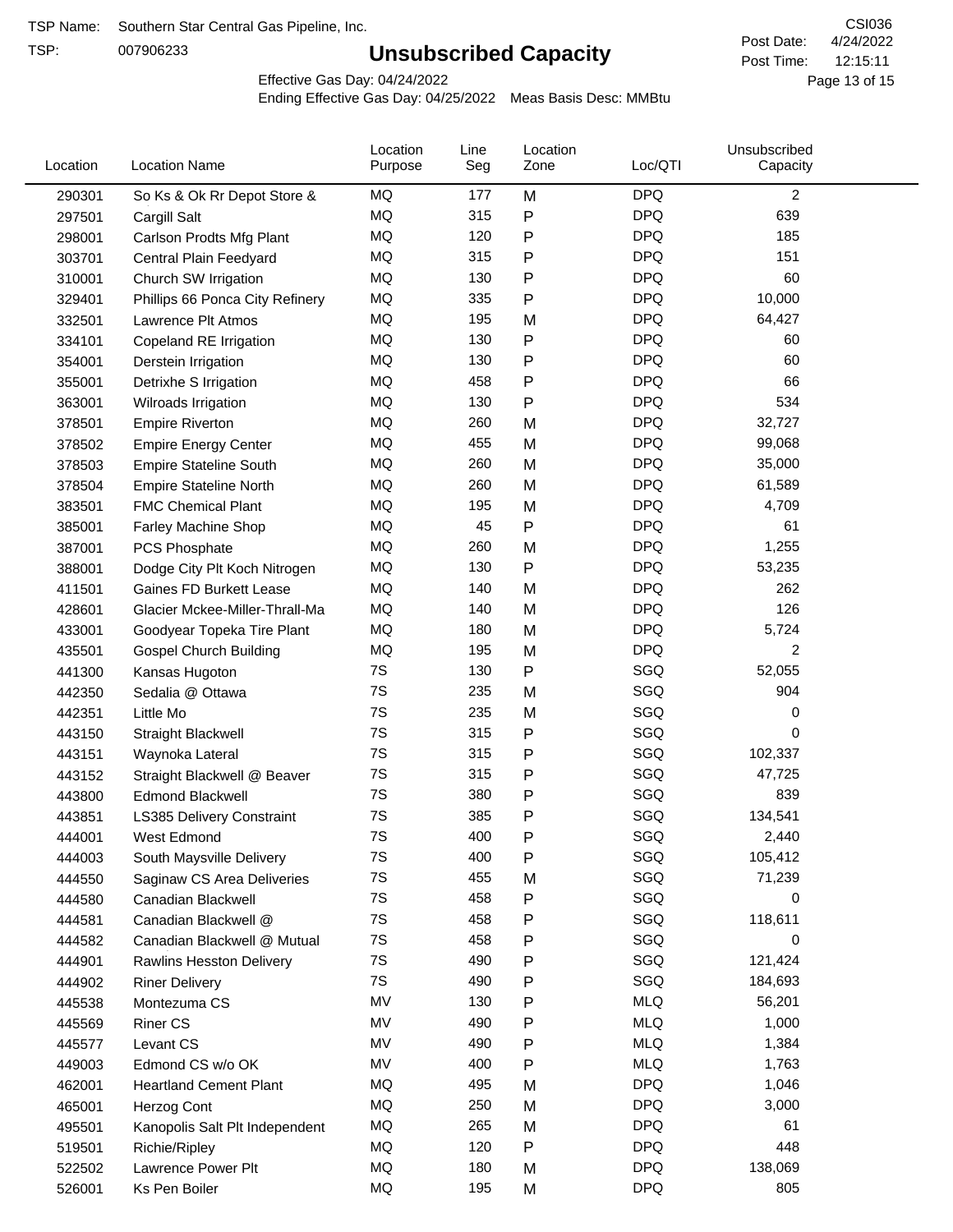TSP:

# **Unsubscribed Capacity**

4/24/2022 Page 14 of 15 12:15:11 CSI036 Post Date: Post Time:

Effective Gas Day: 04/24/2022

| Location | <b>Location Name</b>                     | Location<br>Purpose | Line<br>Seg | Location<br>Zone | Loc/QTI    | Unsubscribed<br>Capacity |  |
|----------|------------------------------------------|---------------------|-------------|------------------|------------|--------------------------|--|
| 526201   | Ks Pen Kitchen                           | MQ                  | 195         | M                | <b>DPQ</b> | 626                      |  |
| 527502   | <b>Black Hills- Lawrence Service</b>     | MQ                  | 195         | M                | <b>DPQ</b> | 46                       |  |
| 527701   | <b>Black Hills- Matfield Green</b>       | <b>MQ</b>           | 140         | M                | <b>DPQ</b> | 61                       |  |
| 527702   | <b>Black Hills- Towanda Service</b>      | MQ                  | 300         | M                | <b>DPQ</b> | 48                       |  |
| 527704   | <b>Black Hills-Wellington</b>            | MQ                  | 333         | Ρ                | <b>DPQ</b> | 48                       |  |
| 527705   | <b>Black Hills- Belle Plaine Service</b> | MQ                  | 333         | Ρ                | <b>DPQ</b> | 84                       |  |
| 527706   | <b>Black Hills- S Wichita</b>            | MQ                  | 120         | Ρ                | <b>DPQ</b> | 5                        |  |
| 541001   | L&S Beckerview, Inc.                     | MQ                  | 90          | M                | <b>DPQ</b> | 137                      |  |
| 544101   | Knight Feedlot                           | MQ                  | 265         | M                | <b>DPQ</b> | 138                      |  |
| 545801   | Jayhawk Chemical Plant                   | MQ                  | 260         | M                | <b>DPQ</b> | 2,313                    |  |
| 560001   | Leavenworth Co Shop Heating              | MQ                  | 195         | M                | <b>DPQ</b> | 10                       |  |
| 571001   | <b>Bunge Milling Grain Dryer</b>         | MQ                  | 90          | M                | <b>DPQ</b> | 2,354                    |  |
| 588701   | Lyons Wtr Pump Station                   | <b>MQ</b>           | 45          | P                | <b>DPQ</b> | 61                       |  |
| 592501   | <b>MEC Machine Shop</b>                  | MQ                  | 177         | M                | <b>DPQ</b> | 186                      |  |
| 620001   | Langdon Pump Station                     | MQ                  | 130         | P                | <b>DPQ</b> | 1,000                    |  |
| 630204   | Ralph Green Powerplant                   | MQ                  | 235         | M                | <b>DPQ</b> | 19,500                   |  |
| 633001   | Mo State School Higginsville             | MQ                  | 425         | M                | <b>DPQ</b> | 164                      |  |
| 640001   | Monarch Humboldt Cem Plt                 | MQ                  | 495         | M                | <b>DPQ</b> | 8,127                    |  |
| 654101   | Mull Farms Irrigation                    | MQ                  | 130         | P                | <b>DPQ</b> | 186                      |  |
| 707001   | Oxford Alfala Dehy Plant                 | MQ                  | 333         | Ρ                | <b>DPQ</b> | 647                      |  |
| 709501   | <b>ONEOK Hutchinson Frac Plt</b>         | MQ                  | 130         | Ρ                | <b>DPQ</b> | 11,186                   |  |
| 719001   | Petrolite Wax Refinery                   | <b>MQ</b>           | 357         | Ρ                | <b>DPQ</b> | 4,930                    |  |
| 720001   | Woolaroc Lodge Phillips F                | MQ                  | 357         | Ρ                | <b>DPQ</b> | 168                      |  |
| 725001   | Harrisonville Prod Phillips Pp           | MQ                  | 235         | M                | <b>DPQ</b> | 1,414                    |  |
| 725602   | Wichita Pump Sta Phillips Ppl            | MQ                  | 120         | P                | <b>DPQ</b> | 641                      |  |
| 731001   | Pines Int'l Dehy Plant                   | MQ                  | 195         | M                | <b>DPQ</b> | 273                      |  |
| 739001   | Danny D. & Susan J. Post                 | MQ                  | 130         | Ρ                | <b>DPQ</b> | 60                       |  |
| 753501   | Quivira Country Club House               | MQ                  | 190         | M                | <b>DPQ</b> | 121                      |  |
| 753701   | <b>ONEOK Medford</b>                     | MQ                  | 458         | P                | <b>DPQ</b> | 44,700                   |  |
| 813001   | Wineteer School 260                      | MQ                  | 295         | Ρ                | <b>DPQ</b> | 203                      |  |
| 813401   | Grant School 497                         | MQ                  | 195         | M                | <b>DPQ</b> | 45                       |  |
| 815401   | Minneha Grade School 259                 | MQ                  | 120         | Ρ                | <b>DPQ</b> | 185                      |  |
| 846001   | Smith D Irrigation                       | MQ                  | 265         | M                | <b>DPQ</b> | 61                       |  |
| 850001   | Snook M Irrigation                       | MQ                  | 130         | P                | <b>DPQ</b> | 44                       |  |
| 865001   | Southwest Elect Mfg Plant                | MQ                  | 400         | Ρ                | <b>DPQ</b> | 394                      |  |
| 875001   | Stahl Spec Aluminum Alloy                | MQ                  | 235         | M                | <b>DPQ</b> | 4,936                    |  |
| 877001   | St Dept Boys Indust School               | MQ                  | 180         | M                | <b>DPQ</b> | 407                      |  |
| 910001   | <b>Total Ark City Oil Refinery</b>       | MQ                  | 333         | M                | <b>DPQ</b> | 203                      |  |
| 926501   | <b>Urschel DR Irrigation</b>             | MQ                  | 458         | Ρ                | <b>DPQ</b> | 256                      |  |
| 928001   | Mcconnell Air Force Base                 | MQ                  | 295         | P                | <b>DPQ</b> | 7,803                    |  |
| 929201   | Ft. Leavenworth Army Base                | MQ                  | 250         | M                | <b>DPQ</b> | 18,888                   |  |
| 932001   | Leavenworth Penitentiary                 | MQ                  | 250         | M                | <b>DPQ</b> | 3,206                    |  |
| 934201   | Va Admin Center                          | MQ                  | 195         | M                | <b>DPQ</b> | 6,827                    |  |
| 962001   | Sunflower Electric - Judson              | MQ                  | 130         | Ρ                | <b>DPQ</b> | 70,924                   |  |
| 990001   | Yost LM Irrigation                       | MQ                  | 265         | M                | <b>DPQ</b> | 61                       |  |
| 999000   | PMI - Prod to Mkt Interface              | MQ                  | 909         | Ρ                | <b>DPQ</b> | 0                        |  |
| 999000   | PMI - Prod to Mkt Interface              | M <sub>2</sub>      | 909         | M                | <b>RPQ</b> | 0                        |  |
| 999001   | Rawlins-Hesston P/M Interface            | MQ                  | 490         | Ρ                | <b>DPQ</b> | 180,938                  |  |
| 999001   | Rawlins-Hesston P/M Interface            | M <sub>2</sub>      | 490         | M                | <b>RPQ</b> | 180,938                  |  |